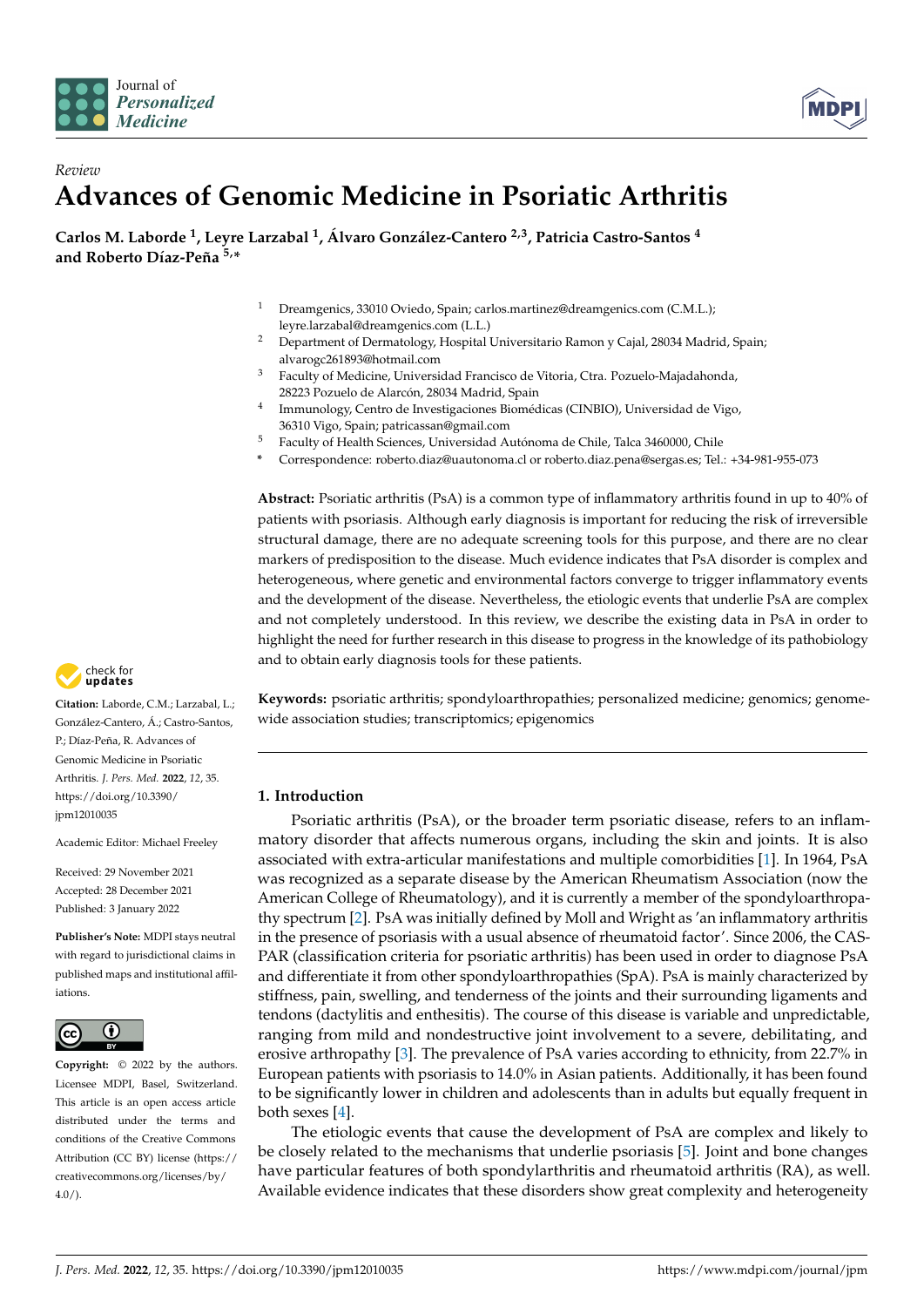and that genetic and environmental factors converge to trigger inflammatory events in multiple immune pathways [\[6\]](#page-10-5). Thus, understanding individual pathomechanistic factors of PsA and their interplay is essential for the identification of novel disease biomarkers and the clinical implementation of new individualized, target-directed, effective, and tolerable treatments [\[7\]](#page-10-6). Actually, the pharmacological treatment of PsA has evolved significantly over the last 15 years, thanks to the emergence of biologic therapies such as TNF inhibitors (TNFi), IL-17 inhibitors (IL-17i), IL-12/23 inhibitor (IL-12/23i), IL-23 inhibitors (IL-23i) and new targeted oral agents, in addition to the conventional disease-modifying antirheumatic drugs (DMARDs) [\[8,](#page-10-7)[9\]](#page-10-8) (Ogdie et al., 2020 guidelines) (Ianonne et al., 2020 PLoSone). The growing experience with these medications has revolutionized the approach to disease management in PsA.

The objective of this review is to bring together what has been described so far from genomics of PsA in order to encourage further research in this disease and other related pathologies such as ankylosing spondylitis (AS) to start creating evidence accordingly.

## **2. Genetic Factors of Susceptibility to Psoriatic Arthritis**

The biological mechanisms for the development of PsA are not completely understood; however, there is strong evidence from family studies that support a relevant genetic component [\[10\]](#page-10-9). Karason et al. demonstrated that the effect of genetic factors in PsA extends over several generations, showing a 40-fold increase in the risk of developing PsA for first-degree relatives of individuals with PsA and decreasing this risk as the relationship is farther [\[11\]](#page-11-0). This and other observations indicate that PsA is a complex disease where interaction of multiple factors, environmental and random events, which occurs in genetically predisposed individuals, triggers pathological pathways that lead to the development of the disease [\[12\]](#page-11-1). In this sense, different approaches are being carried out in order to elucidate the genetic predisposition and biological mechanisms that give rise to PsA.

### *2.1. Human Leukocyte Antigen Region*

The human major histocompatibility complex (MHC) region, human leukocyte antigen (HLA), consists of genes encoding key components of the immune system [\[13\]](#page-11-2) and is divided into three subregions referred to as HLA classes I, II, and III. Despite there being a broader number of HLA class I genes, there are only three major ones that have been studied in detail: HLA-A, HLA-B, and HLA-C. For its part, the major HLA class II antigens are DR, DQ, and DP encoded by the gene pairs DRA and DRB, DQA and DQB, and DPA and DPB, respectively. During the development of the immune system, HLA molecules are binding to self-peptides selecting an individual's specific T cell repertoire. HLA class I molecules present peptides derived predominantly from intracellular pathogens to CD8+ T cells, whereas HLA class II molecules present peptides from membrane and extracellular proteins to CD4+ T cells. In order to protect the host from pathogens and promote reproductive success, the number of HLA alleles has increased hugely. It has been described that certain allotypes exhibit the ability to bind self-peptides contributing to the development of different autoimmune diseases [\[14\]](#page-11-3).

As occurs in other immune-mediated inflammatory diseases, the strongest genetic signal of susceptibility to PsA comes from the MHC region [\[15\]](#page-11-4). Psoriasis is strongly associated with the presence of HLA-Cw6, having been associated with different aspects of psoriasis such as genetic susceptibility, different clinical manifestations, or treatment efficacy [\[16\]](#page-11-5). Through candidate gene studies, five different HLA alleles have been associated with susceptibility to PsA: HLA-C\*06:02, B\*08:01, B\*27:05, B\*38:01, and B\*39:01 [\[17\]](#page-11-6). In addition to this heterogeneity within the HLA associations, certain allotypes have been found associated with particular clinical features. The presence of the HLA-C\*06:02 allele in PsA patients appears to be related to skin disease, whereas PsA is genetically more heterogeneous in patients who lack the classic psoriasis susceptibility gene HLA-Cw6 [\[17\]](#page-11-6). Different HLA-B alleles have been found significantly increased in PsA but not in the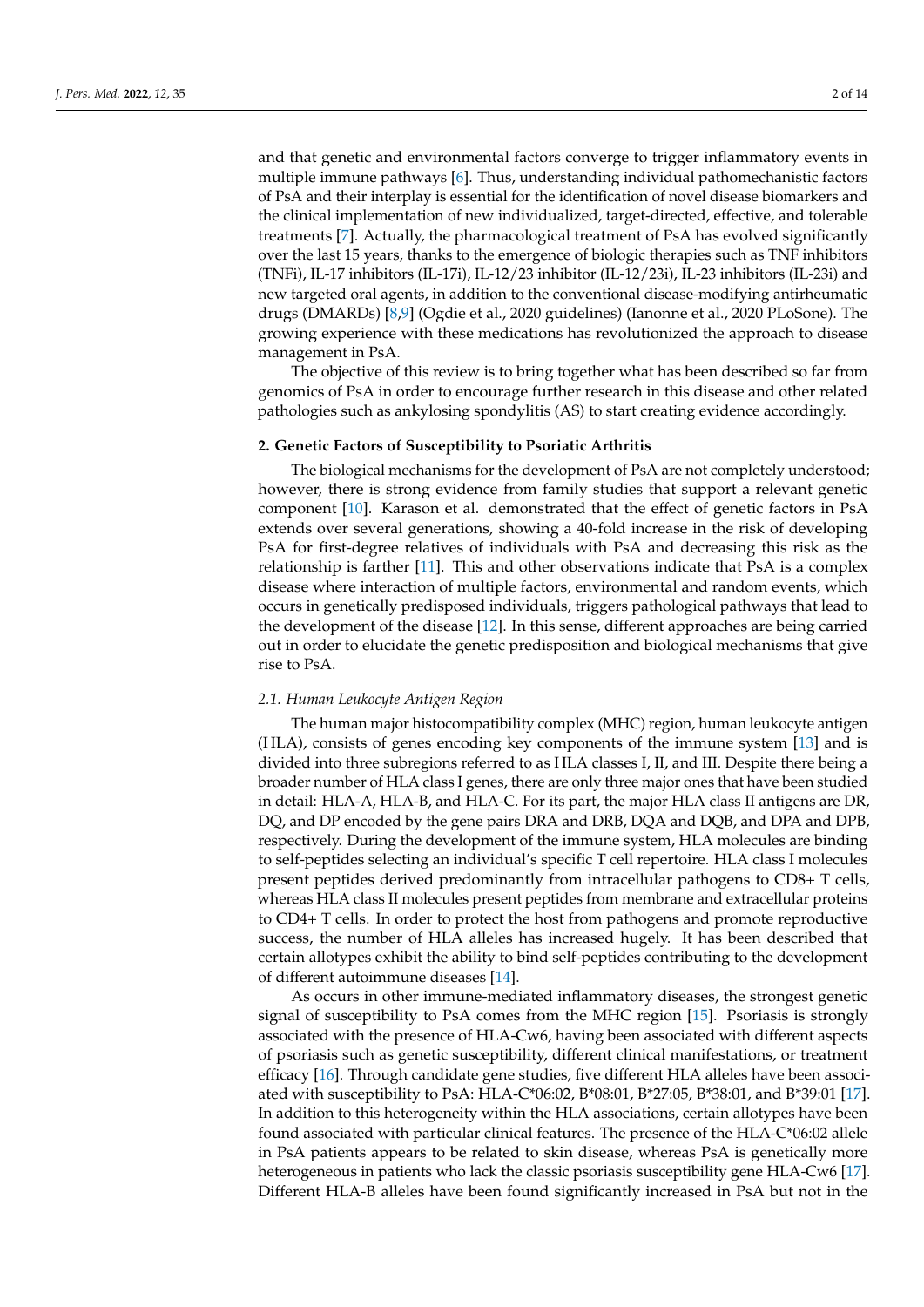psoriasis cohort (B\*08:01, B\*27:05, B\*38, and HB\*39). Indeed, the frequency of the B\*08:01 allele was found significantly decreased in the psoriasis cohort, suggesting a protective role for the development of psoriasis [\[17\]](#page-11-6).

Furthermore, HLA-B\*40:01 and HLA-B\*44:01 alleles were found significantly decreased in PsA patients, suggesting that they might be protective against the development of the PsA. Okada et al. conducted a large study to characterize the genetic architecture of the HLA region in psoriasis patients, including 9247 affected individuals and 13,589 healthy controls of European ancestry, and imputing HLA class I and II genes from SNP genotype data [\[18\]](#page-11-7). Authors reported multiple HLA-C∗06:02-independent risk variants in both types of HLA genes for psoriasis susceptibility (HLA-A, -B and -C, and HLA-DQ $\alpha$ 1; as well as specific HLA alleles and amino acid positions). They also described that the amino acid at position 45 in the HLA-B molecule could lead to the risk heterogeneity between PsA and cutaneous psoriasis, showing that the presence of glutamate at that position increased PsA susceptibility. These data support previous studies where the presence of glutamate amino acid at position 45 was observed in different HLA-B alleles (B\*08, B\*27:05, B\*38:01, and B\*39:01) associated with PsA. Possible involvement of these alleles in PsA may be related to a common antigen presentation. Subsequently, Bowes et al. attempted to validate these previously reported associations within the HLA region to clarify the differentiation between patients with PsA and patients with cutaneous psoriasis alone, providing interesting results. They showed that the HLA-C\*06:02 allele was not associated with PsA, whereas amino acid at position 97 of HLA-B was described as the most important risk factor for PsA development [\[19\]](#page-11-8). Curiously, that same variant represents the major AS risk factor [\[20\]](#page-11-9).

Although a better understanding of the relevance of HLA alleles in disease phenotype is needed, it seems that there is great heterogeneity in the association between HLA alleles and PsA development, and this diversity also coexists with diverse genetic factors underlying overall psoriasis risk.

#### *2.2. Non-HLA Genetic Associations by Genome-Wide Association Studies*

In the last 15 years, our understanding of genetic susceptibility to complex disease has significantly improved, mainly thanks to the ever-increasing statistical power of genomewide association studies (GWAS) [\[21\]](#page-11-10). GWAS is a wide-open analysis not restricted to regions of the chromosomes with previously described genes of interest. This hypothesesfree approach is considered to be a primary tool to identify inherited genetic variants associated with risk or protection against different diseases or particular traits. In these studies, hundreds of thousands, and even millions, of single nucleotide polymorphisms (SNPs) are genotyped with an unbiased view of the whole genome. Using GWAS, thousands of variants have been associated with hundreds of phenotypes, furthering our understanding of the genetic architecture of complex diseases, including SpA [\[22\]](#page-11-11).

As well as the association between HLA and PsA, there is evidence for the involvement of other non-HLA genes in the pathogenesis of the disease [\[23\]](#page-11-12). The first GWAS performed to identify genetic factors predisposing to PsA was carried out in 2008 [\[24\]](#page-11-13). The sample size was limited to 667 PsA patients, but the authors were able to show the relevant role of HLA in the disease. Additionally, they also confirmed previously reported associations between interleukin 23 receptor (*IL23R*) and interleukin 12B (*IL12B*) with PsA. Subsequently, Hüffmeier et al. established IL12B as PsA susceptibility gene and identified new association with the TRAF3 (tumor necrosis factor receptor-associated factor 3) and interacting protein 2 gene (*TRAF3IP2*) [\[25\]](#page-11-14), whereas Ellinghaus et al. reported that REL was an important candidate susceptibility locus for PsA [\[26\]](#page-11-15). Both studies were performed using independent validation groups. Already by 2015, Stuart et al. carried out the largest GWAS to date [\[27\]](#page-11-16), including 1430 PsA cases and 1417 unaffected controls, and combining their data with previously reported genotyping studies, for a total of 3061 PsA cases, 3110 cutaneous psoriasis cases, and 13,670 unaffected controls. They detected 10 genomic regions associated with PsA, providing information about the pathogenetic similarities and differences between PsA and cutaneous psoriasis. At the same time, Bowes et al.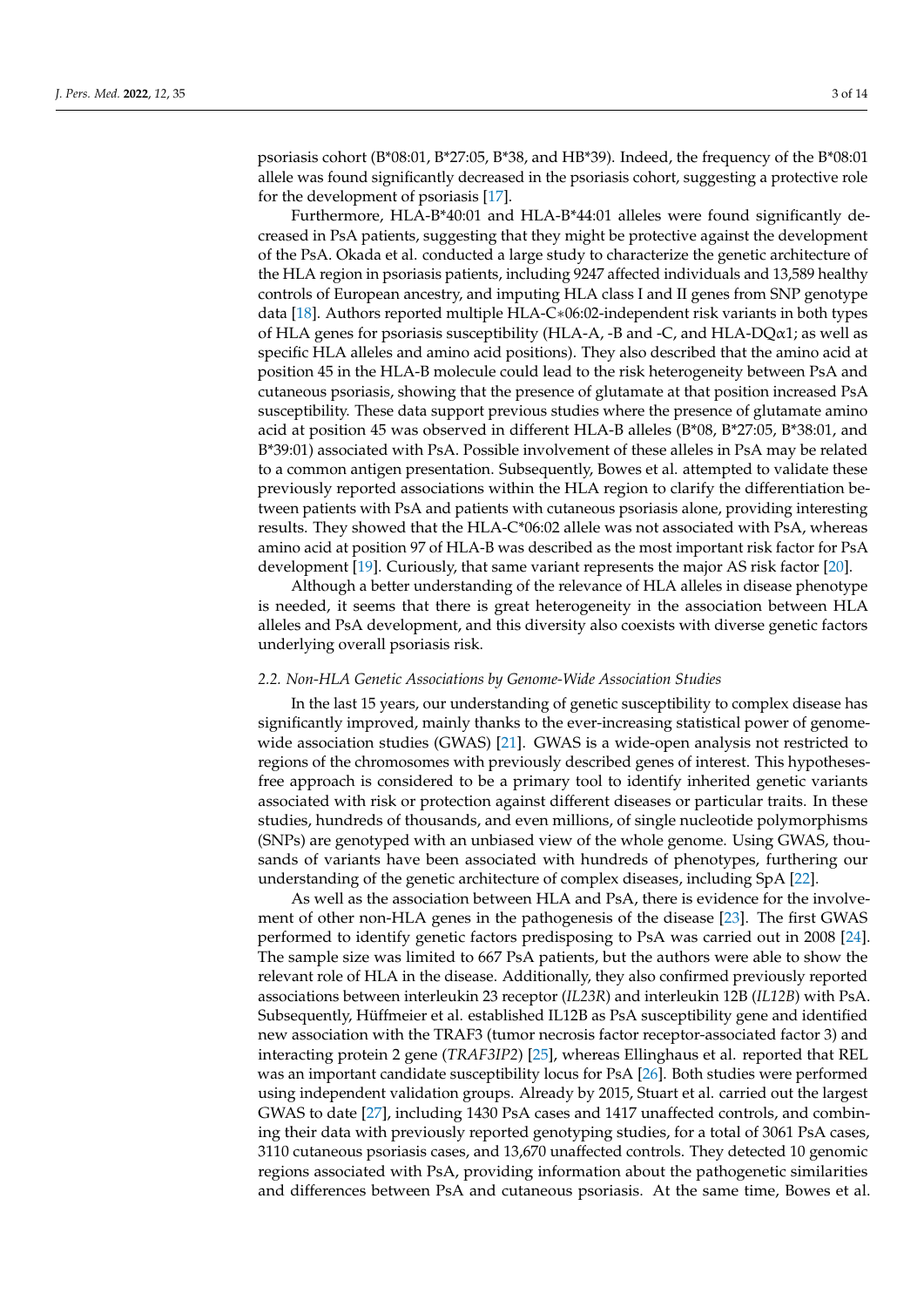also identify key insights into the genetics of PsA and fundamental differences between psoriasis and PsA [\[28\]](#page-11-17). Here, an immunochip genotyping array that contains ~196,000 SNPs covering immunogenetics genes related to the major autoimmune diseases was used to identify novel PsA susceptibility loci [\[29\]](#page-11-18). The authors confirmed the association for previously reported psoriasis susceptibility loci (*TRAF3IP2*, *IL12B*, *IL23R*, *IL23A*, *STAT2*, *TNIP1, TYK2;* among others), identified new PsA-specific risk loci at chromosome 5q31 and 1q31 (*SLC22A5* and *DENND1B* genes, respectively), and supported CD8+ T cells as a relevant cell type in the pathogenesis of the disease. More recently, Aterido et al. identified a new association between SNPs at the B3GNT2 locus and PsA [\[30\]](#page-11-19). They also performed pathway analyses, confirming the relevance of the glycosaminoglycan (GAG) metabolism pathway in PsA development and revealing new indications for approved drugs targeting<br>*Ikis mathema* this pathway.

*Charmay*.<br>Other studies have reported a genetic influence of killer cell immunoglobulin-like receptors (KIR) genes in PsA [\[22\]](#page-11-11). The KIR gene cluster constitutes a diverse family regarding gene content and allelic polymorphism, being an important component of natural killer (NK) cell target recognition, mainly through HLA class I molecules. Due to the small number of cases included in most studies, the conclusions of these studies must be taken with caution. The most robust results were those obtained by Chandran V et al. [31], where the frequency of KIR2DS2 was increased in PsA patients compared with healthy controls. It will be necessary to perform new studies analyzing the association between KIR genes and PsA development. HLA and KIR imputations based on SNP genotyping data will be important in this context [\[32\]](#page-11-21).

In summary, the results from GWAS and successive meta-analyses have identified around 30 susceptibility non-HLA genes associated with PsA. We include a list of reported<br>*NFKBIA CONSERVERSIA CONSERVERSIA CONSERVERSIA CONSERVERSIA CONSERVERSIA* genome-wide PsA loci in Table [1](#page-4-0) from the following studies [\[23](#page-11-12)[–28](#page-11-17)[,30](#page-11-19)[,31](#page-11-20)[,33\]](#page-11-22). Some of these genes have been described to be shared with other related diseases, such as AS, inflammatory bowel disease (IBD), RA or systemic lupus erythematosus (SLE) (Figure [1\)](#page-3-0), being the most prominent genes: *ERAP1*, *ERAP2*, *IL23A*, *IL23R*, *REL*, *RUNX3*, *STAT4*, *TLR4*, *TNIP1*, *TRAF3IP2*, *TYK2*. The great majority of these genes can be classified in terms of their effect in the pathogenesis of PsA by activation or inhibition of the IL23/Th17 and nuclear factor kappa-light-chain-enhancer of activated B cells (NF-κB) signaling pathways, or also involving Janus kinase (JAK)/signal transducers and activators of transcription (STAT) signaling pathway (Figure [1\)](#page-3-0).

<span id="page-3-0"></span>

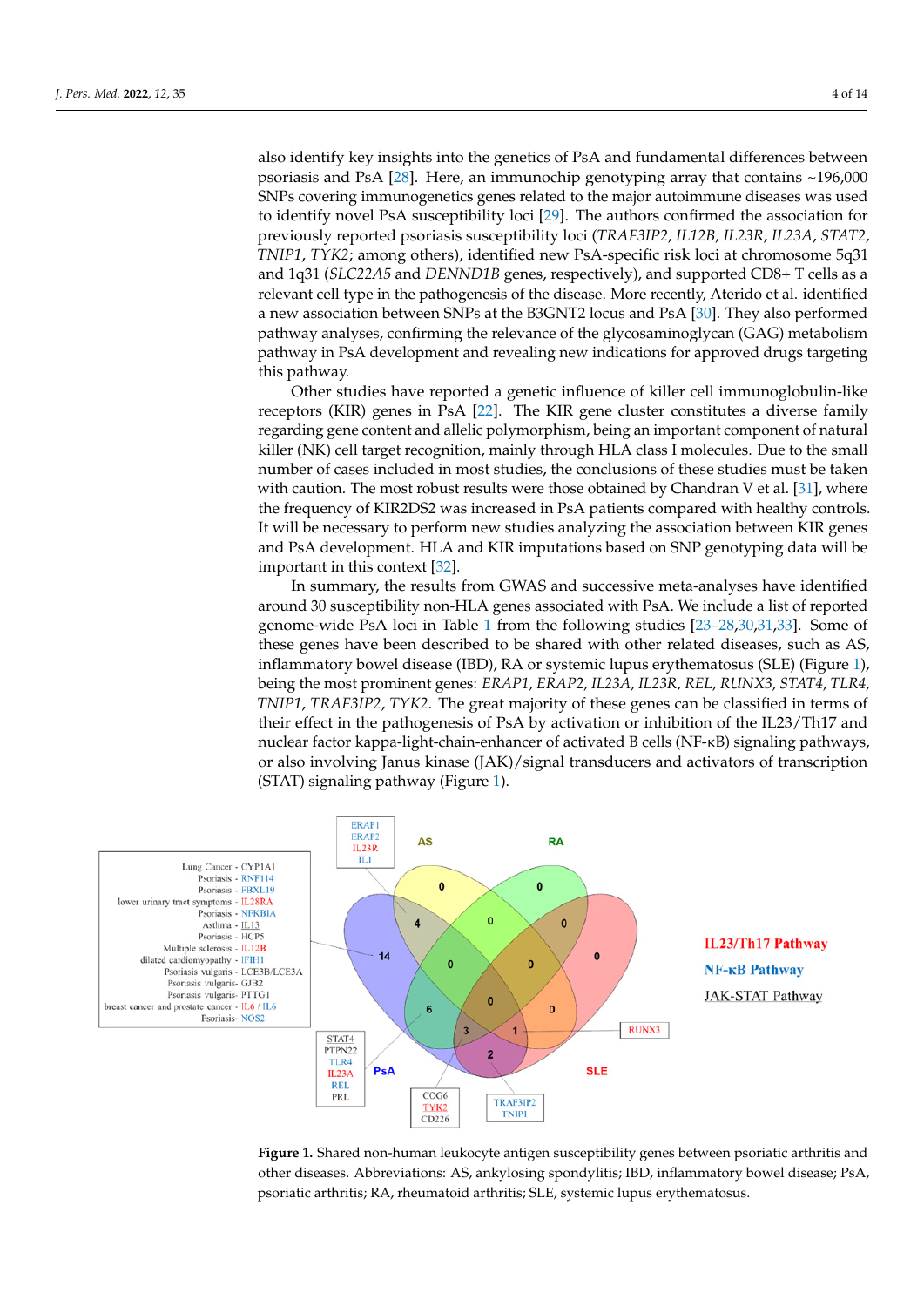| Genes                 | Chromosome     | Population  |
|-----------------------|----------------|-------------|
| HLA class I molecules |                |             |
| $HLA-B*08$            | 6              | ${\rm EUR}$ |
| $HLA-B*27$            | 6              | <b>EUR</b>  |
| <b>HLA-B*38</b>       | 6              | ${\rm EUR}$ |
| <b>HLA-B*39</b>       | 6              | <b>EUR</b>  |
| Non-HLA genes         |                |             |
| IL23R                 | $\mathbf{1}$   | <b>EUR</b>  |
| PTPN22                | $\mathbf{1}$   | <b>EUR</b>  |
| RUNX3                 | $\mathbf{1}$   | ${\rm EUR}$ |
| IL28RA                | $\mathbf{1}$   | EUR, EAS    |
| LCE3B/LCE3A           | $\mathbf{1}$   | EAS         |
| <b>REL</b>            | $\overline{2}$ | <b>EUR</b>  |
| IFIH1                 | $\overline{2}$ | <b>EUR</b>  |
| STAT4                 | $\overline{2}$ | ${\rm EUR}$ |
| IL1                   | $\overline{c}$ | ${\rm EUR}$ |
| B3GNT2                | $\overline{2}$ | <b>EUR</b>  |
| CSF2/P4HA2            | 5              | <b>EUR</b>  |
| TNIP1                 | 5              | EUR, EAS    |
| IL12B                 | 5              | EUR, EAS    |
| ERAP1                 | 5              | EUR, EAS    |
| ERAP2                 | 5              | <b>EUR</b>  |
| PTTG1                 | 5              | EAS         |
| <b>TNFA</b>           | 6              | <b>EUR</b>  |
| HCP5                  | 6              | EAS         |
| <b>TNFAIP3</b>        | 6              | ${\rm EUR}$ |
| TRAF3IP2              | 6              | <b>EUR</b>  |
| TLR4                  | 9              | <b>EUR</b>  |
| IL23A                 | 12             | <b>EUR</b>  |
| GJB2                  | 13             | EAS         |
| COG6                  | 14             | ${\rm EUR}$ |
| NFKBIA                | 14             | ${\rm EUR}$ |
| FBXL19                | 16             | ${\rm EUR}$ |
| NOS2                  | 17             | <b>EUR</b>  |
| CD226                 | 18             | <b>EUR</b>  |
| TYK2                  | 19             | <b>EUR</b>  |
| KIR2DS2               | 19             | <b>EUR</b>  |
| <b>RNF114</b>         | 20             | <b>EUR</b>  |

<span id="page-4-0"></span>**Table 1.** Genome-wide significant genetic variations associated with psoriatic arthritis.

Bold indicates specific to psoriatic arthritis susceptibility. Population indicates the ancestral diversity of associations according to the GWAS catalog (EAS: East Asia, EUR: Europe).

#### *2.3. Implications and Challenges for Personalized Medicine*

To date, most patients included in GWAS are psoriasis-only or psoriasis vulgaris patients instead of PsA patients. This reality could explain the absence of PsA-specific genes. Thus, there is a strong need to carry out more GWAS with PsA patients exclusively, not just for gene identification only, but also to develop polygenic risk scores (PRS), which is the most potential application from GWAS data. PRS are quantitative scores that consider the collective effect of individual SNP markers in a given trait and could contribute to early diagnosis or prediction of the likelihood of developing some common diseases through the construction of models of risk-stratification. Recently, Knevel et al. reported a set of PRS (algorithm termed G-PROB) [\[34\]](#page-11-23), providing information on the probability of an individual with inflammatory arthritis having RA, SLE, SpA, gout, and also PsA. Previously, Patrick MT et al. reported that a genetic risk score based on 200 markers had the ability to distinguish between PsA and cutaneous-only psoriasis [\[35\]](#page-11-24). They also showed that the genetic differences between the two phenotypes were due to regulatory elements, evidencing the need to integrate other omics data (transcriptomics and epigenomics inter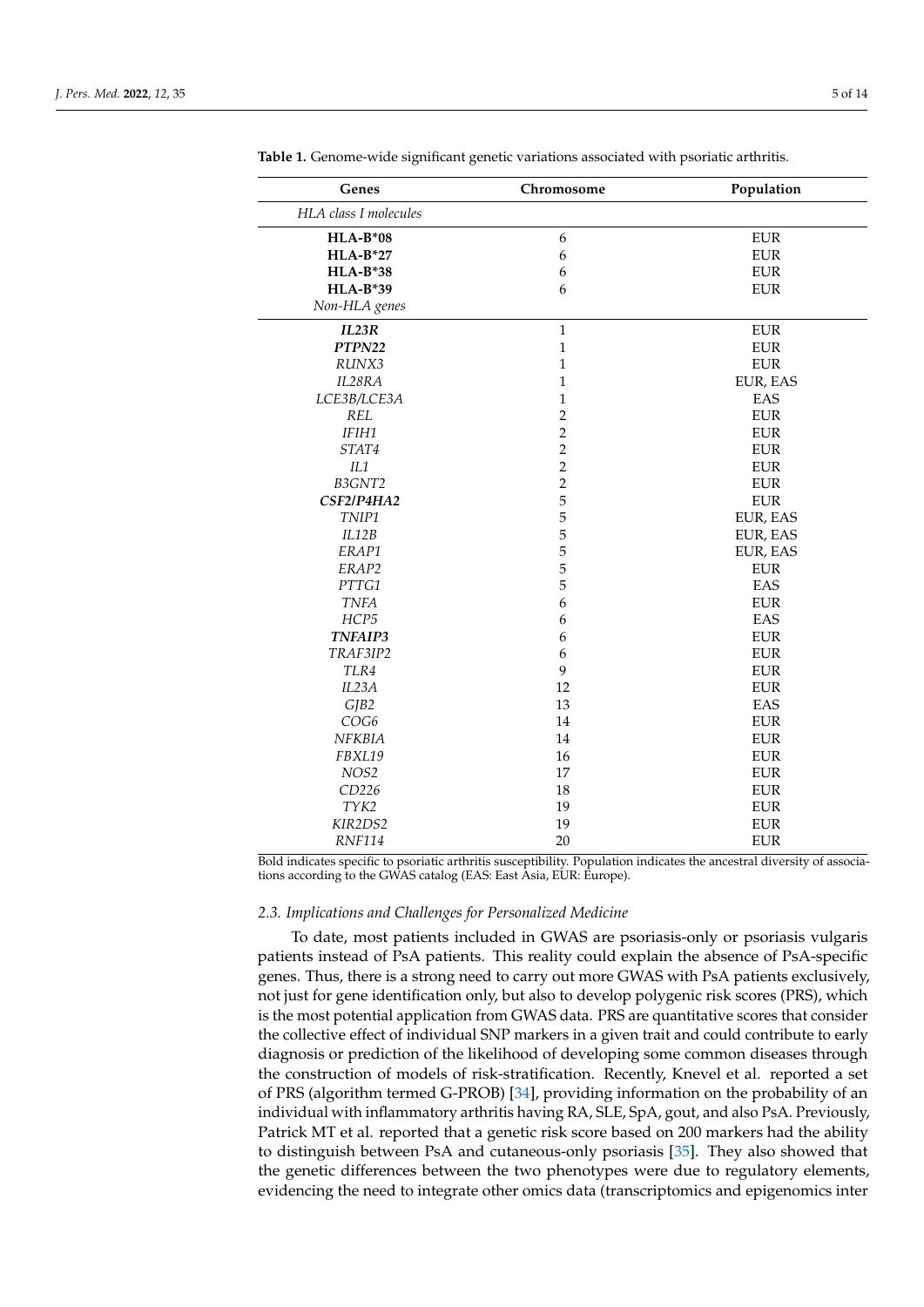alia), to make the implementation of personalized medicine to become a reality. While further research is required to validate these findings, these data offer a first approach to perform diagnostic/prognostic genetic risk profiling.

Pharmacogenetics, the use of genetic markers to predict response or toxicity to certain drugs, also has a huge potential mainly due to the relatively low cost and robustness of determinations. However, most studies focus on individual genetic markers, whereas their nature might be polygenic. Thus, the evaluation of genetic variants located within tumor necrosis factor-alpha (TNF- $\alpha$ ) and their influence on the response to anti-TNF $\alpha$ have reported conflicting data in PsA [\[36\]](#page-12-0). Similarly, other genes involved in candidate signaling cascades, such as IL23/Th17 signaling pathway, could influence response to anti-IL17A and/or anti-IL-12/IL-23 therapies [\[36\]](#page-12-0). In any case, pharmacogenetic studies in PsA need to have an adequate sample size, including additional and integrative analysis with expression profiling.

#### **3. Deriving Insights into Disease Biology through Multi-Omics Data Integration**

The unstoppable advance of genomic medicine and the way it has changed the clinical management of many diseases is irrefutable. Genomic medicine has burst into clinical practice making it achievable to study the specific characteristics of some diseases in each patient and, among other things, to treat those patients with specific drugs, if available. This apparently simple but decisive change is the basis of precision medicine. However, for precision medicine to become a reality in complex diseases, such as PsA, it is necessary to take a step forward and include data obtained from other technologies that provide additional information about their biological characteristics, as well as having the capacity to integrate all the data generated.

## *3.1. Epigenetics*

Epigenetic modifications can induce changes in chromatin without modifying the DNA sequence [\[37\]](#page-12-1). Mechanisms of epigenetics include DNA methylation/demethylation, histone modifications, and non-coding RNAs, such as microRNAs [\[38\]](#page-12-2). In addition, nongenetic factors, for example, diet, smoking, alcohol consumption, UV radiation, etc., can induce epigenetic changes that modify gene expression and thus play an important role in the development of diseases [\[39\]](#page-12-3). In particular, epigenetic modifications are known to play a major role in the pathophysiology of several immune-mediated disorders, such as psoriasis and PsA [\[40,](#page-12-4)[41\]](#page-12-5).

Studies in genetically identical monozygotic (MZ) twins with discordance in the clinical presentation of PsA have demonstrated the importance of epigenetics in this disease [\[42\]](#page-12-6). Likewise, parent-of-origin effects have been identified in humans in epidemiological analyses of multiple complex diseases, such as Ps and PsA. Different studies with large cohorts of PsA patients have repeatedly shown that there is a higher prevalence of psoriasis among offspring of psoriatic fathers compared to psoriatic mothers [\[43–](#page-12-7)[45\]](#page-12-8). A significantly greater tendency of PsA probands to report an affected father compared to an affected mother has also been observed. In addition, these studies have also evidenced a significant reduction in the age of psoriasis onset in paternally transmitted cases, as well as an increase in the severity of PsA manifestations in subsequent generations [\[43](#page-12-7)[–45\]](#page-12-8). These observations suggest that epigenetic modifications may contribute to the lack of heritability in Ps and PsA [\[46,](#page-12-9)[47\]](#page-12-10).

To date, there is not a large number of studies investigating DNA methylation/demethylation or histone modifications in PsA (Table [2\)](#page-6-0). Most published studies focus on trying to understand the role of epigenetics in the observed differences in paternal versus maternal transmission and between drug responder/non-responder patients [\[48\]](#page-12-11).

# 3.1.1. DNA Methylation

In 1996, Kim et al. published the first study of DNA methylation in PsA patients demonstrating that peripheral blood mononuclear cells (PBMCs) from PsA patients present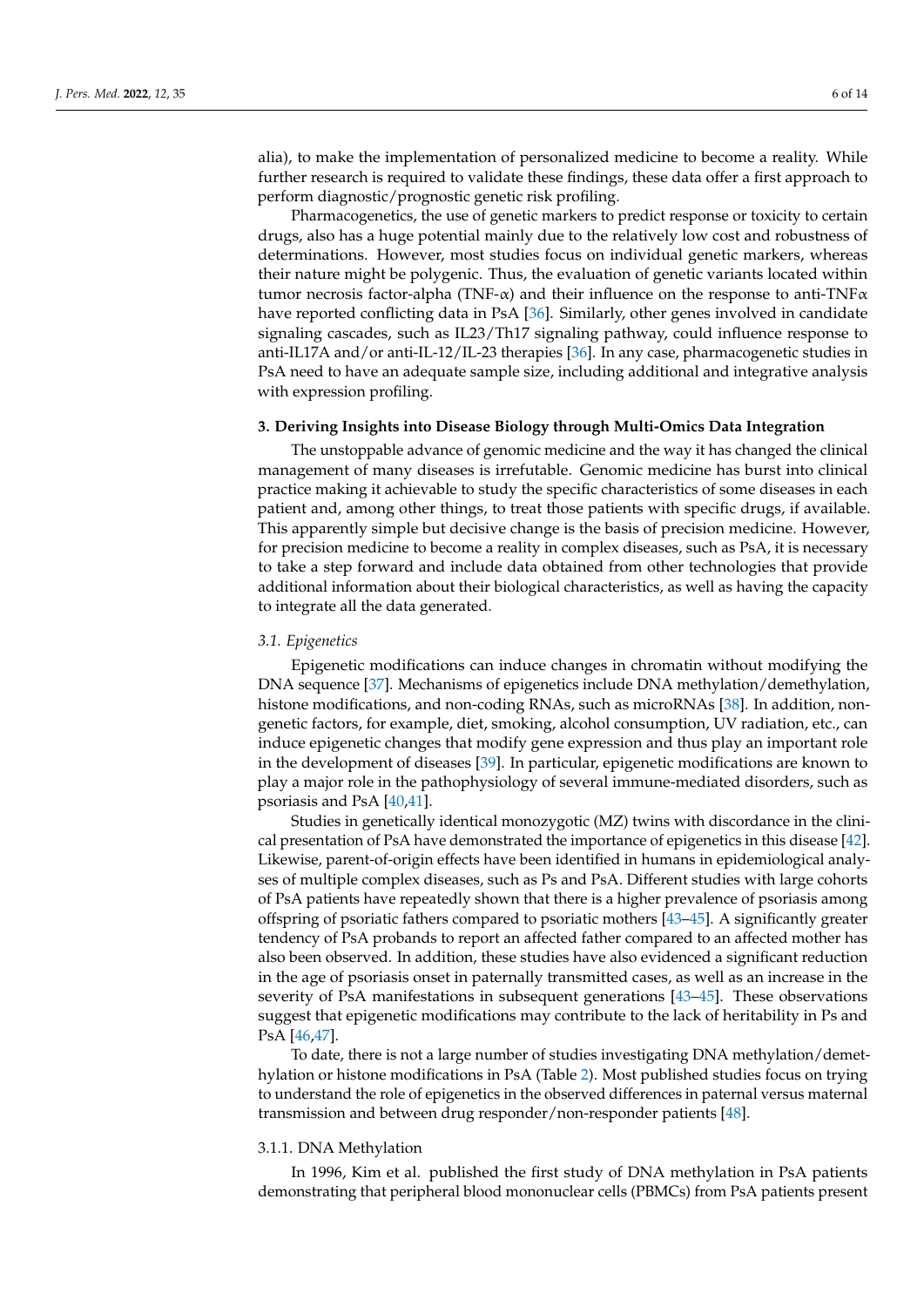a specific methylation signature [\[48\]](#page-12-11). Genome-wide DNA methylation of PBMCs was lower in patients with PsA compared to healthy controls. This suggests that PsA is associated with DNA hypomethylation. This finding is in line with results observed in other autoimmune diseases, such as psoriasis, RA, and SLE that also showed reduced global DNA methylation in T cells and monocytes compared to healthy controls [\[49](#page-12-12)[,50\]](#page-12-13). In all these studies, DNA hypomethylation was associated with reduced expression of the DNMT1 gene [\[51\]](#page-12-14). This gene encodes the enzyme DNA methyltransferase 1 that transfers methyl groups to cytosine nucleotides of genomic DNA. This protein is the major enzyme responsible for maintaining methylation patterns following DNA replication.

| Epigenetic<br>Mechanism           | Sample                         | Molecule                                                                                                                                                                          | Variation                           | References     |
|-----------------------------------|--------------------------------|-----------------------------------------------------------------------------------------------------------------------------------------------------------------------------------|-------------------------------------|----------------|
| DNA methylation                   | PBMCs                          | Specific methylation signature                                                                                                                                                    | Hypomethylation                     | $[48]$         |
|                                   | Sperm cells                    | DYSFIP1, ADARB2, MBP,<br>PRKAG2, ITGB2, OSBPL5, TNS3,<br>and SNORD115<br>HCG26, H19, and MIR675                                                                                   | Hypermethylation<br>Hypomethylation | $[52]$         |
|                                   | Blood                          | MICA, IRIF1, PSORS1C3, and<br>TNFSF4<br>PSORS1C1C1                                                                                                                                | Hypermethylation<br>Hypomethylation | $[53]$         |
| Histone modifications             | <b>PBMCs</b><br><b>HDMEC</b>   | H <sub>4</sub><br>H <sub>3</sub> , and H <sub>4</sub>                                                                                                                             | Hypoacetylation<br>Hyperacetylation | [54]<br>$[55]$ |
| Regulation via<br>non-coding RNAs | Circulating CD14+<br>monocytes | miRNA-146a and miRNA-941                                                                                                                                                          | Upregulated                         | [56, 57]       |
|                                   | PBCs                           | hsa-miR-126-3p,<br>hsa-miR-151a-5p,<br>hsa-miR-130a-3p,<br>hsa-miR-199a-3p and<br>hsa-miR-451a<br>hsa-miR-4741, hsa-miR-3196,<br>hsa-miR-575, hsa-miR-3135b and<br>hsa-miR-574-5p | Downregulated<br>Upregulated        | $[58]$ *       |

<span id="page-6-0"></span>**Table 2.** Epigenomic studies in psoriatic arthritis.

\* Included the five most up/downregulated miRNAs. For a complete list, please read Pelosi et al., 2018 [\[58\]](#page-12-21). Abbreviations: HDMEC, human dermal microvascular endothelial cell; PBCs, peripheral blood cells; PBMCs, peripheral blood mononuclear cells.

Recently, Pollock et al. have identified several differentially methylated regions (DMRs) in sperm cells from PsA patients. They found changes in the methylation levels of genes associated with skin and/or joint disease. DYSFIP1, ADARB2, MBP, PRKAG2, ITGB2, OSBPL5, TNS3, and SNORD115 were hypermethylated, whereas HCG26, H19, and MIR675 genes were found hypomethylated [\[52\]](#page-12-15). In an interesting study, O'Rilley et al. demonstrated that the global DNA methylation pattern in paternally transmitted PsA differs from maternally transmitted PsA [\[53\]](#page-12-16). The authors analyzed whole blood samples in a cohort of 24 PsA patients and 24 healthy controls and found that the genes MICA, IRIF1, PSORS1C3, and TNFSF4 were hypermethylated, whereas PSORS1C1C1 was hypomethylated in paternally compared to maternally transmitted disease.

# 3.1.2. Histone Modifications

Post-translational modifications of N-terminal amino acid residues within histone proteins, such as, for example, their acetylation and/or methylation, result in changes in their electrical charge and thus regulate their three-dimensional composition. Through this mechanism, histone modifications can mediate transcriptional activation or repression based on the location and nature of the post-translational modifications [\[59](#page-12-22)[,60\]](#page-12-23). Ovejero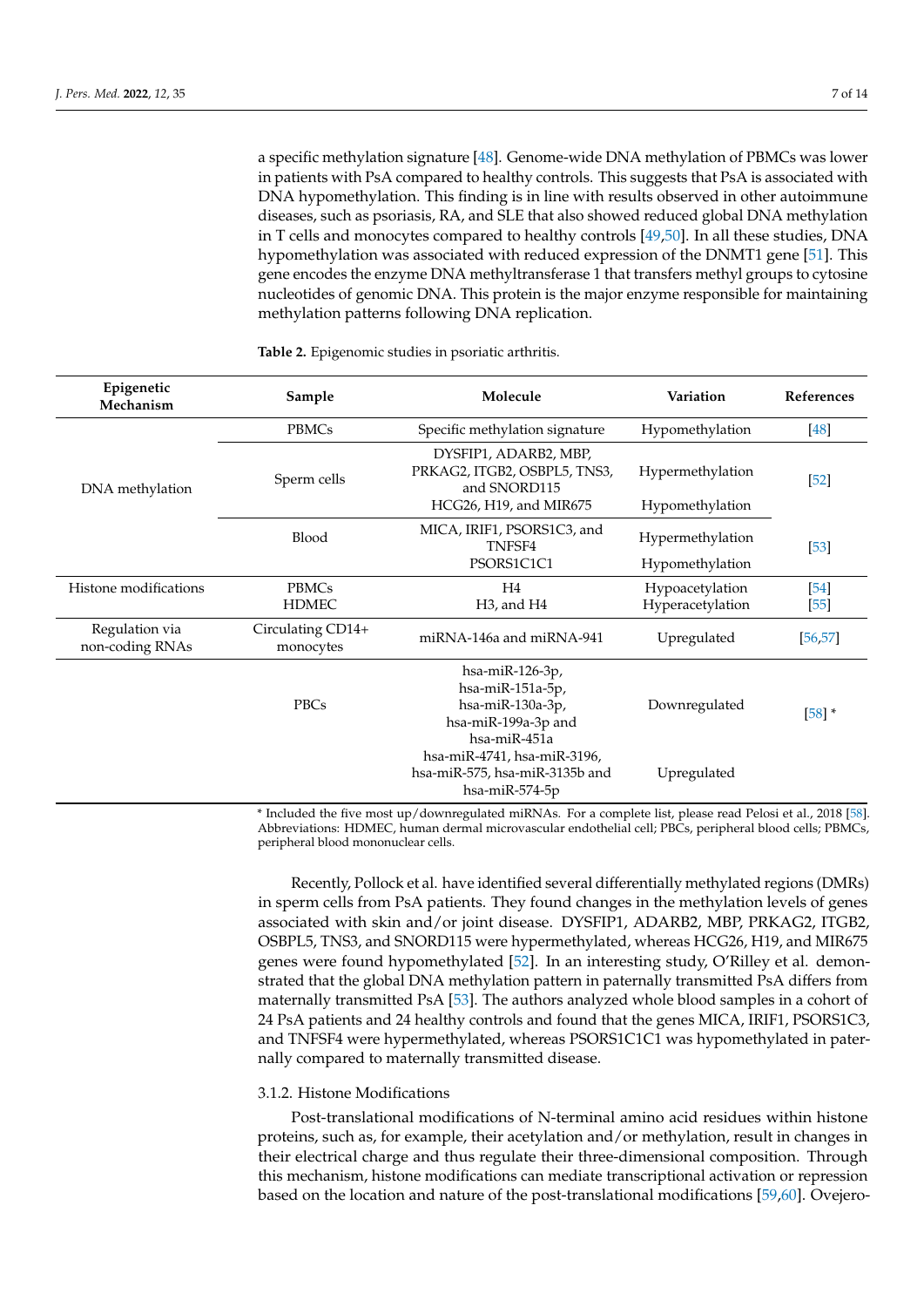Benito et al. found decreased histone H4 acetylation in PBMCs from PsA patients compared to healthy controls [\[54\]](#page-12-17). A family of histone deacetylases, the sirtuins (SIRT1-SIRT7), have been implicated in the pathogenesis of PsA. Their main function is to suppress gene transcription by epigenetic remodeling [\[61\]](#page-12-24). Hu et al., 2018 found increased levels of anti-Sirt1 autoantibodies in the serum of PsA patients, but not in RA patients or healthy controls [\[62\]](#page-12-25). Likewise, inhibition of sirtuin-1 results in increased acetylation of histones H3 and H4 and decreased secretion of inflammatory chemokines (CXCL10, CCL2, and CXCL8). This alters inflammatory responses to TNF-a and IL-1b, which are part of the inflammatory cascades of PsA [\[55\]](#page-12-18). From the results of this study, it can be concluded that the likely involvement of SIRT1 in the pathogenesis of PsA demonstrates how epigenetic mechanisms are closely related to inflammation and tissue damage.

### 3.1.3. Transcriptional Regulation via Non-Coding RNAs

Non-coding RNAs (ncRNAs) are RNA molecules without protein translation potential but capable of modulating gene expression through different mechanisms [\[63\]](#page-12-26). NcRNA-mediated gene silencing constitutes an important type of epigenetic alterations, and ncRNAs are identified as playing important roles in normal physiologic processes, complex human traits, and human diseases [\[64–](#page-13-0)[66\]](#page-13-1). ncRNAs signatures in PsA have been primarily linked to T cell activation and cytokine signaling, cell proliferation and inflammation, and cartilage/bone metabolism [\[56](#page-12-19)[,67](#page-13-2)[,68\]](#page-13-3).

Several studies have demonstrated differential expression of miRNAs that had previously been found to be altered in blood and synovial fluid samples from RA patients. For example, miRNA-146a and miRNA-941 expression is known to be upregulated in circulating CD14+ monocytes from PsA patients [\[56](#page-12-19)[,57\]](#page-12-20). Pelosi et al. identified in blood cells specific miRNA signatures associated with active and non-active disease. These miR-NAs target pathways relevant in PsA, such as TNF, MAPK, and WNT signaling cascades. miR-126-3p was the most downregulated miRNA in active PsA patients [\[58\]](#page-12-21).

Globally, the current understanding of the role of epigenetics in PsA is very limited due to the few studies available. In the future, new studies will shed light on this role and improve the understanding of the factors involved in its development.

### *3.2. Transcriptomics*

The transcriptome is the complete set of transcripts expressed by a cell or tissue at a given time or under specific physiological conditions [\[69\]](#page-13-4). Transcriptome analysis is essential to understand the molecular mechanisms involved in specific biological processes and in the onset and development of diseases based on information about gene structure and function. Moreover, transcriptome analysis delivers an unprecedented level of detail in understanding cellular phenotypes by examining genes expressed in specific physiological and pathological states.

# 3.2.1. Transcriptomics in Peripheral Blood

Blood is the most important biological sample. It contains different types of RNAs, proteins, and metabolites secreted by the cells that can provide valuable information about pathological processes. In PsA, the most used samples in human studies are peripheral blood and tissue-derivates (Table [3\)](#page-8-0). Batliwalla et al. studied PBCs in a cohort consisting of 19 PsA patients and 19 sex- and age-matched controls. Increased gene expression was observed in three proinflammatory genes (S100A8, S100A12, and TXN). The most downregulated expression was observed in several genes involved in downregulation or suppression of innate and acquired immune responses (SIGIRR, STAT3, SHP1, IKBKB, IL-11RA, and TCF7) [\[70\]](#page-13-5). Both findings suggest an inappropriate control of the immune response in PsA patients that favor a proinflammatory state. Stoeckman et al. analyzed gene expression profiles in peripheral blood samples from PsA patients. Interestingly, they did not find a large overlap with the expression profiles of patients with RA, despite both being systemic inflammatory disorders. Only three genes (RAB13, RAB32, and FCGBP) were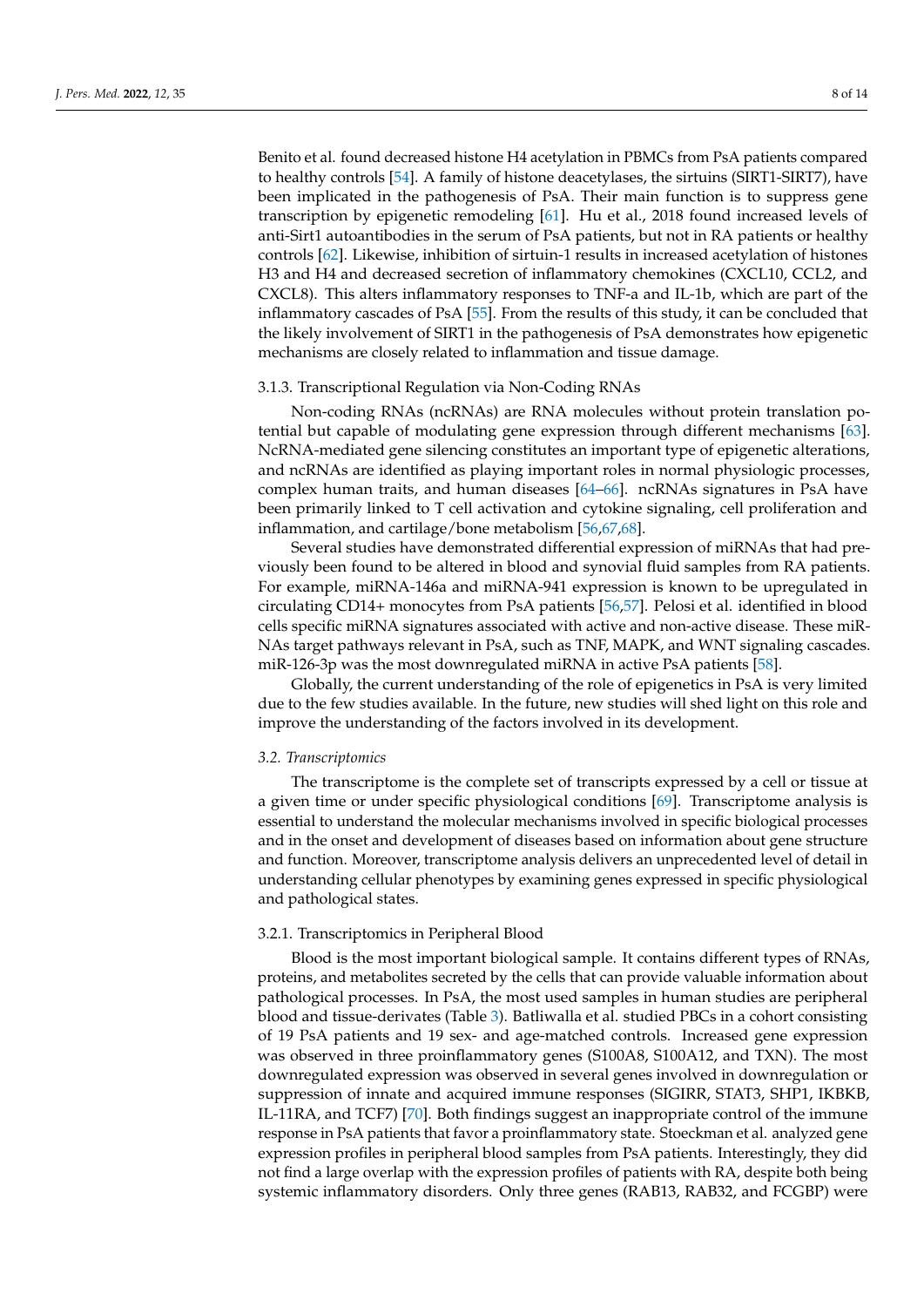coordinately and differentially expressed in both diseases. On the other hand, four genes (ZNF395, DDX28, PCNX3, and PI3KC2B) showed the highest discriminatory potential, suggesting that they may be useful in confirming the clinical diagnosis of PsA [\[71\]](#page-13-6). The author also used public databases for collecting gene expression data of SLE patients. The differences observed in the gene expression profile in PsA patients compared with RA and SLE profiles was a clear indicator that different pathophysiological mechanisms operate in these diseases [\[71\]](#page-13-6).

| Origin           | Sample                             | Genes                                                      | Deregulation               | References |
|------------------|------------------------------------|------------------------------------------------------------|----------------------------|------------|
| Peripheral blood | <b>PBCs</b>                        | S100A8, S100A12 and TXN                                    | Upregulated                |            |
|                  |                                    | SIGIRR, STAT3, SHP1, IKBKB, IL-11RA,<br>and TCF7           | Downregulated              | $[70]$     |
|                  |                                    | RAB13, RAB32, and FCGBP                                    | Upregulated                |            |
|                  | Blood                              | ZNF395, DDX28, PCNX3, and PI3KC2B                          | Downregulated              | $[71]$     |
| Tissues          | PBCs and synovial biopsies         | Th <sub>17</sub> related genes, IFN inducible genes        | Upregulated                | $[72]$     |
|                  | Skin                               | S100A7, S100A8, and S100A9                                 | Upregulated                | $[73]$     |
|                  | Sinovium                           | MMP1, COL2A1, WISP1, HAS1, IBSP,<br>FZD8, BMPR2, and WNT3A | Upregulated                |            |
|                  | Synovial T cells<br>Synovial fluid | CXCR3, CXCR6, CCR5, and CCR2<br>CXCL9 and CXCL10           | Upregulated<br>Upregulated | $[74]$ *   |

<span id="page-8-0"></span>**Table 3.** Transcriptomic studies in psoriatic arthritis.

\* Single-cell mRNA sequencing. Abbreviations: PBCs, peripheral blood cells.

## 3.2.2. Transcriptomics in Tissues

Due to the importance of inflammatory components in PsA, the analysis of affected tissues may offer additional and valuable insights. In this sense, Dolcino et al. used PBCs and synovial biopsies of 10 patients with PsA to study gene expression. Importantly, these patients have not been previously treated with anti-TNF agents or with disease-modifying antirheumatic drugs (DMARDs). Among the differentially expressed genes, authors observed the upregulation of Th17 related genes and of type I interferon (IFN) inducible genes [\[72\]](#page-13-7). The synovial transcriptome showed gene clusters involved in pathogenic processes of PsA, such as inflammation, angiogenesis, and bone remodeling [\[72\]](#page-13-7). The authors also identified a novel protein called osteoactivin as a possible disease biomarker.

In a similar approach, Belasco et al. collected paired PsA synovial tissue and skin samples from 12 patients to study representative genes of the inflammatory process. Many upregulated genes in the skin, such as S100A7, S100A8, and S100A9, were IL-17 signature genes [\[73\]](#page-13-8). In synovium, the top differentially expressed genes were related to cartilage and bone breakdown and formation (MMP1, COL2A1, WISP1, HAS1, IBSP, FZD8, BMPR2, and WNT3A) or the angiogenesis that is present in PsA (COL18A1, F5, VEGF, and TGFB1) [\[73\]](#page-13-8).

# 3.2.3. Single-Cell mRNA Sequencing

Single-cell mRNA sequencing (scRNA-seq) is a novel technology that permits direct comparison of the transcriptomes of individual cells from the same biological sample. Therefore, the main use of scRNA-seq in the last years has been to assess transcriptional similarities and differences within a population of cells. In some cases, this new approach has permitted the discovery of cellular heterogeneity that had never been seen before, for example, immune cells [\[75](#page-13-10)[,76\]](#page-13-11). In a scRNA-seq study conducted by Penkava et al., this transcriptomic technology revealed CD8 T cell clonal expansions within the joints expressing cycling, activation, tissue-homing, and tissue residency markers. Results showed that CXCR3, CXCR6, CCR5, and CCR2 are highly expressed on synovial T cells, and genes CXCL9 and CXCL10 are also highly expressed in the synovial fluids [\[74\]](#page-13-9).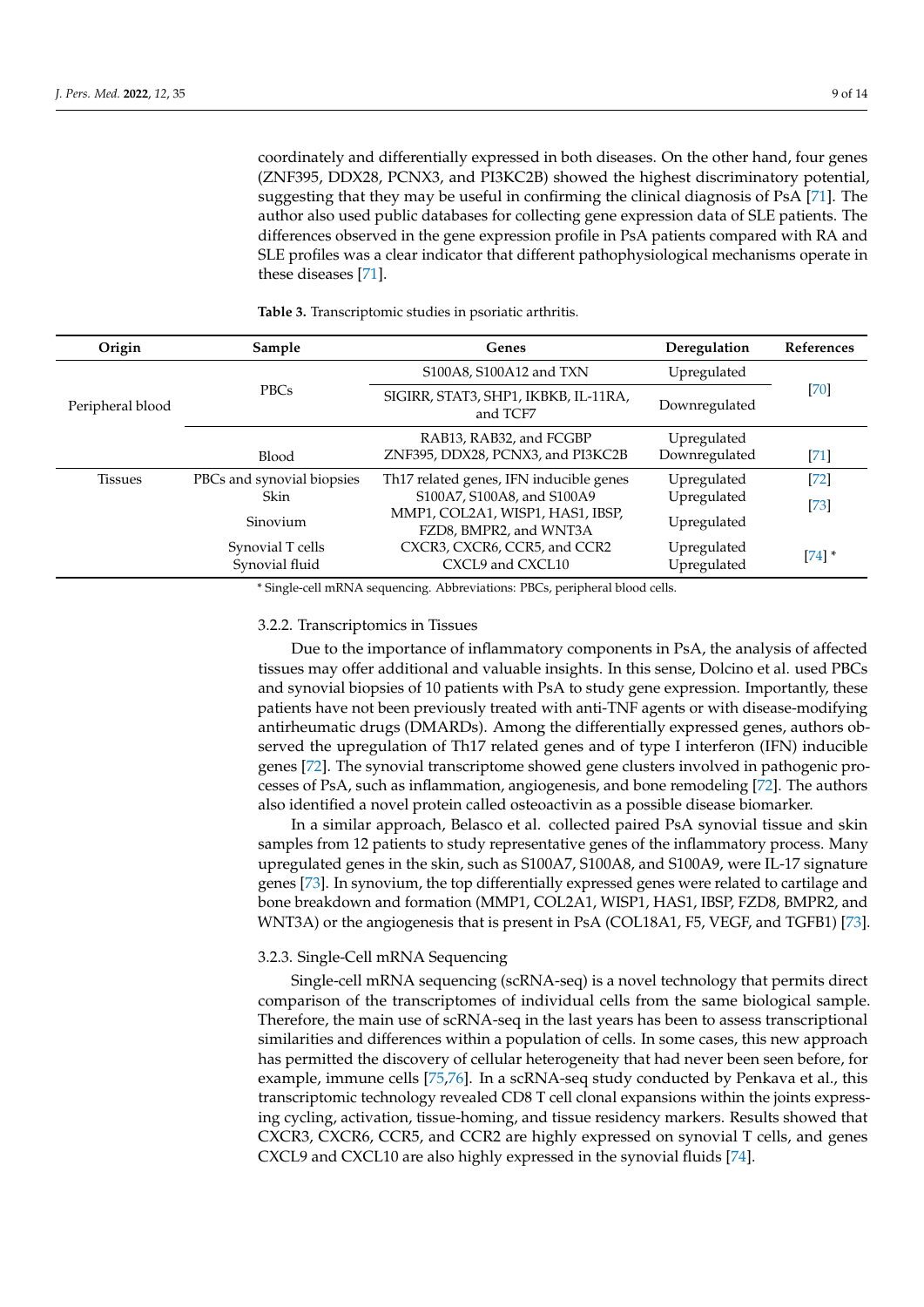## *3.3. Machine Learning-Based Analysis of Multi-Omics Data*

High-throughput technologies applied to health sciences provide us with priceless information on the molecular characteristics of diseases, and this information is obtained through the processing of a huge amount of data. Managing this massive amount of data is a challenge for the scientific community. In recent years, bioinformaticians have become key players in many laboratories and hospitals. Nowadays, genomic data generated by nextgeneration sequencing (NGS) technologies are already being used for disease diagnosis. For example, disease-specific gene panels are widely used in clinical practice. In cases where the genes analyzed do not allow a satisfactory diagnosis to be reached, clinical exome analysis can be a great alternative. Partly, this progress is a reality due to the existence of big private companies (Illumina, Thermo Fisher, etc.), which invest huge amounts of money in research and development, allowing a larger number of genetic diseases to be diagnosed every day.

Despite this breakthrough, it is widely known that most genetic diseases are, in fact, complex diseases and are caused by a combination of genetic, environmental, and lifestyle factors [\[77\]](#page-13-12). In these diseases, the analysis of genetic variants separately is not enough. As explained above, epigenetics studies the alteration of gene expression without modification of the DNA nucleotide sequence, and thus, it becomes essential to understand the molecular basis of diseases. On the other hand, transcriptomics is proving crucial for understanding the behavior of many diseases since this technology allows us, for example, to know the changes in gene expression that occur as a result of various factors, such as drug treatment. Therefore, there is no doubt that it will be necessary to combine the information provided by these and other -omics technologies if we want to achieve a true understanding of the molecular basis of diseases [\[78\]](#page-13-13). Multi-omics data generated for the same set of samples can provide useful insights at multiple levels, and so the development of algorithms that permit their integration will be key [\[78\]](#page-13-13). The access of epigenetics and transcriptomics to clinical practice will be linked to our ability to integrate and understand the data obtained from them.

In this context, machine learning is a new concept in the healthcare ecosystem that has recently emerged and will be crucial for the development of precision medicine. Machine learning can be defined as a discipline in the field of artificial intelligence (AI), which, through algorithms, gives computers the ability to identify patterns in massive data and make predictions [\[79\]](#page-13-14). The quality of the databases used to train these algorithms is therefore fundamental, as the accuracy of the results obtained will depend on it [\[79\]](#page-13-14). From the point of view of medicine, as high-throughput technologies advance and provide us with a larger amount of data, machine learning algorithms will become more and more important. Although machine learning is currently in its very early stages, various approaches are already being developed to study several diseases such as cancer, heart diseases, dermatological diseases, diabetes, and neurological disorders [\[80\]](#page-13-15). Apart from detecting and predicting the evolution of diseases, machine learning is also being used for other purposes that can have a major impact on improving the clinical management of patients in the future. The structuration of medical information contained in health records or the conversion of information contained in medical images into structured information are two interesting examples [\[81\]](#page-13-16).

Finally, those diseases that are currently difficult to diagnose and manage will undoubtedly benefit the most from the revolution resulting from high-performance technologies, multi-omics data integration, and the use of machine learning algorithms. In the case of PsA, it should be possible to predict or detect it at earlier stages, as well as to obtain a better characterization against other disorders with common features, such as Ps and RA. These advances should make it feasible to cluster patients according to their molecular profiles, applying targeted and more effective treatments that increase the likelihood of the patient being cured.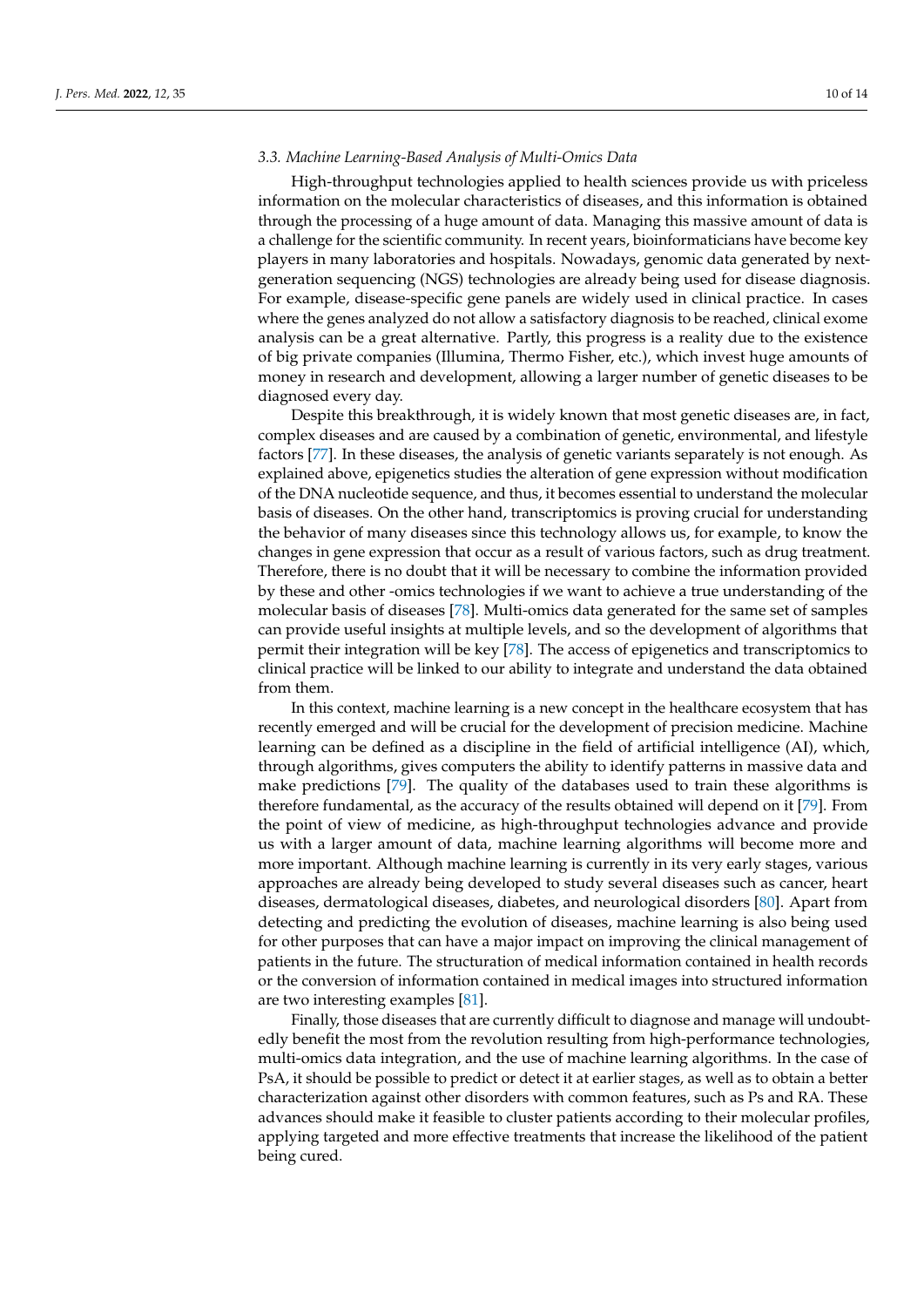# **4. Conclusions**

Studies carried out to date in the field of genomics have provided interesting information on PsA. However, despite the number of genes identified, nowadays, it is only possible to partially elucidate its genetic basis. Possibly, its greater clinical heterogeneity, compared to other autoimmune diseases, such as Ps or RA, together with the smaller number of correctly diagnosed patients, have influenced the lack of significant and reproducible genetic and genomic findings. Although these studies have advanced our understanding of its pathogenesis, the exact pathophysiological mechanisms underlying PsA expression remain incompletely understood and need further investigation. In this context, there is a strong need for genome-wide association studies on patients with PsA, including PsA-weighted or specific variants, as well as for a better understanding of the relevance of HLA alleles in disease expression. An effort is also required to increase the ability to detect the genetic variants that create a predisposition to psoriatic disease and to predict response to biological therapy.

As explained in detail in this review, the additional use of other high-throughput omics technologies, particularly epigenomics and transcriptomics, enables to study of diseases at different levels and obtain valuable information. The integration of all this omics data and the use of machine learning algorithms undoubtedly promises that in the coming years, we will find ourselves in an ideal situation to better understand the molecular basis of complex diseases, such as PsA. This great achievement will certainly allow the decisive development of precision medicine in clinical practice.

**Author Contributions:** Conceptualization, R.D.-P., Á.G.-C., and C.M.L.; methodology, R.D.-P., P.C.-S., and L.L.; writing—original draft preparation, R.D.-P., P.C.-S., L.L., Á.G.-C., and C.M.L.; writing review and editing, R.D.-P., P.C.-S., L.L., Á.G.-C., and C.M.L.; investigation, R.D.-P., P.C.-S., and C.M.L.; visualization, R.D.-P., L.L., and C.M.L.; supervision, R.D.-P. and C.M.L.; project administration, R.D.-P. All authors have read and agreed to the published version of the manuscript.

**Funding:** This research received no external funding.

**Institutional Review Board Statement:** Not applicable.

**Informed Consent Statement:** Not applicable.

**Conflicts of Interest:** Carlos M. Laborde and Leyre Larzabal are currently employees of Dreamgenics, Inc. The authors declare no conflict of interest.

# **References**

- <span id="page-10-0"></span>1. Van den Bosch, F.; Coates, L. Clinical Management of Psoriatic Arthritis. *Lancet* **2018**, *391*, 2285–2294. [\[CrossRef\]](http://doi.org/10.1016/S0140-6736(18)30949-8)
- <span id="page-10-1"></span>2. Moll, J.M.; Wright, V. Psoriatic Arthritis. *Semin. Arthritis Rheum.* **1973**, *3*, 55–78. [\[CrossRef\]](http://doi.org/10.1016/0049-0172(73)90035-8)
- <span id="page-10-2"></span>3. Taylor, W.; Gladman, D.; Helliwell, P.; Marchesoni, A.; Mease, P.; Mielants, H. CASPAR Study Group Classification Criteria for Psoriatic Arthritis: Development of New Criteria from a Large International Study. *Arthritis Rheum.* **2006**, *54*, 2665–2673. [\[CrossRef\]](http://doi.org/10.1002/art.21972) [\[PubMed\]](http://www.ncbi.nlm.nih.gov/pubmed/16871531)
- <span id="page-10-3"></span>4. Alinaghi, F.; Calov, M.; Kristensen, L.E.; Gladman, D.D.; Coates, L.C.; Jullien, D.; Gottlieb, A.B.; Gisondi, P.; Wu, J.J.; Thyssen, J.P.; et al. Prevalence of Psoriatic Arthritis in Patients with Psoriasis: A Systematic Review and Meta-Analysis of Observational and Clinical Studies. *J. Am. Acad. Derm.* **2019**, *80*, 251.e19–265.e19. [\[CrossRef\]](http://doi.org/10.1016/j.jaad.2018.06.027) [\[PubMed\]](http://www.ncbi.nlm.nih.gov/pubmed/29928910)
- <span id="page-10-4"></span>5. Myers, W.A.; Gottlieb, A.B.; Mease, P. Psoriasis and Psoriatic Arthritis: Clinical Features and Disease Mechanisms. *Clin. Derm.* **2006**, *24*, 438–447. [\[CrossRef\]](http://doi.org/10.1016/j.clindermatol.2006.07.006) [\[PubMed\]](http://www.ncbi.nlm.nih.gov/pubmed/16966023)
- <span id="page-10-5"></span>6. Barnas, J.L.; Ritchlin, C.T. Etiology and Pathogenesis of Psoriatic Arthritis. *Rheum. Dis. Clin. N. Am.* **2015**, *41*, 643–663. [\[CrossRef\]](http://doi.org/10.1016/j.rdc.2015.07.006) [\[PubMed\]](http://www.ncbi.nlm.nih.gov/pubmed/26476224)
- <span id="page-10-6"></span>7. Carvalho, A.L.; Hedrich, C.M. The Molecular Pathophysiology of Psoriatic Arthritis-The Complex Interplay Between Genetic Predisposition, Epigenetics Factors, and the Microbiome. *Front. Mol. Biosci* **2021**, *8*, 662047. [\[CrossRef\]](http://doi.org/10.3389/fmolb.2021.662047)
- <span id="page-10-7"></span>8. Ogdie, A.; Coates, L.C.; Gladman, D.D. Treatment Guidelines in Psoriatic Arthritis. *Rheumatology* **2020**, *59*, i37–i46. [\[CrossRef\]](http://doi.org/10.1093/rheumatology/kez383)
- <span id="page-10-8"></span>9. Iannone, L.F.; Bennardo, L.; Palleria, C.; Roberti, R.; De Sarro, C.; Naturale, M.D.; Dastoli, S.; Donato, L.; Manti, A.; Valenti, G.; et al. Safety Profile of Biologic Drugs for Psoriasis in Clinical Practice: An Italian Prospective Pharmacovigilance Study. *PLoS ONE* **2020**, *15*, e0241575. [\[CrossRef\]](http://doi.org/10.1371/journal.pone.0241575)
- <span id="page-10-9"></span>10. Chandran, V.; Schentag, C.T.; Brockbank, J.E.; Pellett, F.J.; Shanmugarajah, S.; Toloza, S.M.A.; Rahman, P.; Gladman, D.D. Familial Aggregation of Psoriatic Arthritis. *Ann. Rheum. Dis.* **2009**, *68*, 664–667. [\[CrossRef\]](http://doi.org/10.1136/ard.2008.089367)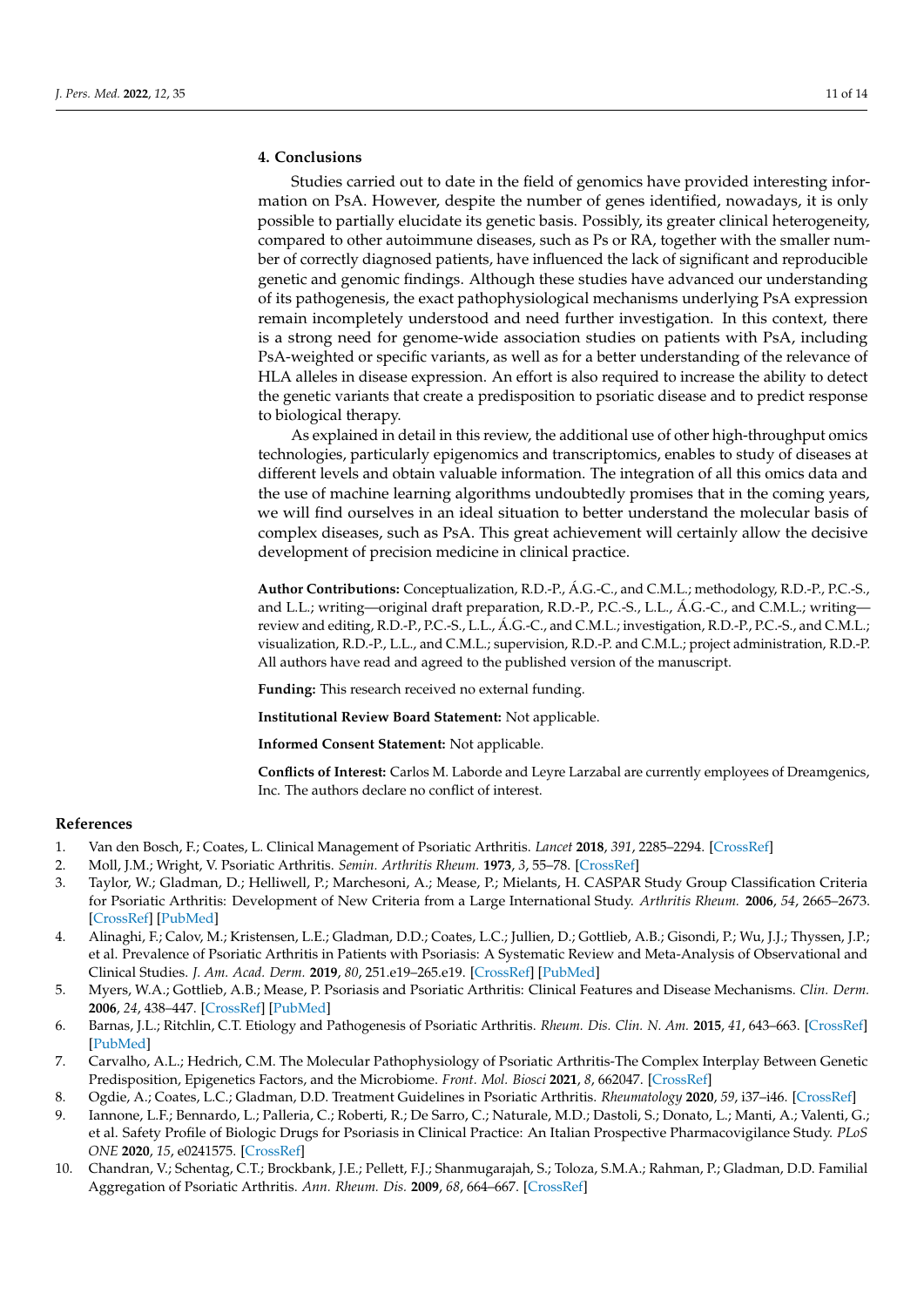- <span id="page-11-0"></span>11. Karason, A.; Love, T.J.; Gudbjornsson, B. A Strong Heritability of Psoriatic Arthritis over Four Generations—The Reykjavik Psoriatic Arthritis Study. *Rheumatology* **2009**, *48*, 1424–1428. [\[CrossRef\]](http://doi.org/10.1093/rheumatology/kep243)
- <span id="page-11-1"></span>12. Karmacharya, P.; Chakradhar, R.; Ogdie, A. The Epidemiology of Psoriatic Arthritis: A Literature Review. *Best Pract. Res. Clin. Rheumatol.* **2021**, *35*, 101692. [\[CrossRef\]](http://doi.org/10.1016/j.berh.2021.101692)
- <span id="page-11-2"></span>13. Trowsdale, J.; Knight, J.C. Major Histocompatibility Complex Genomics and Human Disease. *Annu. Rev. Genom. Hum. Genet.* **2013**, *14*, 301–323. [\[CrossRef\]](http://doi.org/10.1146/annurev-genom-091212-153455) [\[PubMed\]](http://www.ncbi.nlm.nih.gov/pubmed/23875801)
- <span id="page-11-4"></span><span id="page-11-3"></span>14. Dendrou, C.A.; Petersen, J.; Rossjohn, J.; Fugger, L. HLA Variation and Disease. *Nat. Rev. Immunol.* **2018**, *18*, 325–339. [\[CrossRef\]](http://doi.org/10.1038/nri.2017.143) 15. Winchester, R.; FitzGerald, O. MHC Class I Associations beyond HLA-B27: The Peptide Binding Hypothesis of Psoriatic Arthritis
- and Its Implications for Disease Pathogenesis. *Curr. Opin. Rheumatol.* **2020**, *32*, 330–336. [\[CrossRef\]](http://doi.org/10.1097/BOR.0000000000000720)
- <span id="page-11-5"></span>16. Chen, L.; Tsai, T.-F. HLA-Cw6 and Psoriasis. *Br. J. Derm.* **2018**, *178*, 854–862. [\[CrossRef\]](http://doi.org/10.1111/bjd.16083)
- <span id="page-11-6"></span>17. Winchester, R.; Minevich, G.; Steshenko, V.; Kirby, B.; Kane, D.; Greenberg, D.A.; FitzGerald, O. HLA Associations Reveal Genetic Heterogeneity in Psoriatic Arthritis and in the Psoriasis Phenotype. *Arthritis Rheum.* **2012**, *64*, 1134–1144. [\[CrossRef\]](http://doi.org/10.1002/art.33415) [\[PubMed\]](http://www.ncbi.nlm.nih.gov/pubmed/22006066)
- <span id="page-11-7"></span>18. Okada, Y.; Han, B.; Tsoi, L.C.; Stuart, P.E.; Ellinghaus, E.; Tejasvi, T.; Chandran, V.; Pellett, F.; Pollock, R.; Bowcock, A.M.; et al. Fine Mapping Major Histocompatibility Complex Associations in Psoriasis and Its Clinical Subtypes. *Am. J. Hum. Genet.* **2014**, *95*, 162–172. [\[CrossRef\]](http://doi.org/10.1016/j.ajhg.2014.07.002) [\[PubMed\]](http://www.ncbi.nlm.nih.gov/pubmed/25087609)
- <span id="page-11-8"></span>19. Bowes, J.; Ashcroft, J.; Dand, N.; Jalali-Najafabadi, F.; Bellou, E.; Ho, P.; Marzo-Ortega, H.; Helliwell, P.S.; Feletar, M.; Ryan, A.W.; et al. Cross-Phenotype Association Mapping of the MHC Identifies Genetic Variants That Differentiate Psoriatic Arthritis from Psoriasis. *Ann. Rheum. Dis.* **2017**, *76*, 1774–1779. [\[CrossRef\]](http://doi.org/10.1136/annrheumdis-2017-211414)
- <span id="page-11-9"></span>20. Cortes, A.; Pulit, S.L.; Leo, P.J.; Pointon, J.J.; Robinson, P.C.; Weisman, M.H.; Ward, M.; Gensler, L.S.; Zhou, X.; Garchon, H.-J.; et al. Major Histocompatibility Complex Associations of Ankylosing Spondylitis Are Complex and Involve Further Epistasis with ERAP1. *Nat. Commun.* **2015**, *6*, 7146. [\[CrossRef\]](http://doi.org/10.1038/ncomms8146)
- <span id="page-11-10"></span>21. Mills, M.C.; Rahal, C. A Scientometric Review of Genome-Wide Association Studies. *Commun. Biol.* **2019**, *2*, 9. [\[CrossRef\]](http://doi.org/10.1038/s42003-018-0261-x)
- <span id="page-11-11"></span>22. Díaz-Peña, R.; Castro-Santos, P.; Durán, J.; Santiago, C.; Lucia, A. The Genetics of Spondyloarthritis. *J. Pers. Med.* **2020**, *10*, 151. [\[CrossRef\]](http://doi.org/10.3390/jpm10040151)
- <span id="page-11-12"></span>23. Chen, J.; Yuan, F.; Fan, X.; Wang, Y. Psoriatic Arthritis: A Systematic Review of Non-HLA Genetic Studies and Important Signaling Pathways. *Int. J. Rheum. Dis.* **2020**, *23*, 1288–1296. [\[CrossRef\]](http://doi.org/10.1111/1756-185X.13879)
- <span id="page-11-13"></span>24. Liu, Y.; Helms, C.; Liao, W.; Zaba, L.C.; Duan, S.; Gardner, J.; Wise, C.; Miner, A.; Malloy, M.J.; Pullinger, C.R.; et al. A Genome-Wide Association Study of Psoriasis and Psoriatic Arthritis Identifies New Disease Loci. *PLoS Genet.* **2008**, *4*, e1000041. [\[CrossRef\]](http://doi.org/10.1371/journal.pgen.1000041)
- <span id="page-11-14"></span>25. Hüffmeier, U.; Uebe, S.; Ekici, A.B.; Bowes, J.; Giardina, E.; Korendowych, E.; Juneblad, K.; Apel, M.; McManus, R.; Ho, P.; et al. Common Variants at TRAF3IP2 Are Associated with Susceptibility to Psoriatic Arthritis and Psoriasis. *Nat. Genet.* **2010**, *42*, 996–999. [\[CrossRef\]](http://doi.org/10.1038/ng.688) [\[PubMed\]](http://www.ncbi.nlm.nih.gov/pubmed/20953186)
- <span id="page-11-15"></span>26. Ellinghaus, E.; Stuart, P.E.; Ellinghaus, D.; Nair, R.P.; Debrus, S.; Raelson, J.V.; Belouchi, M.; Tejasvi, T.; Li, Y.; Tsoi, L.C.; et al. Genome-Wide Meta-Analysis of Psoriatic Arthritis Identifies Susceptibility Locus at REL. *J. Invest. Derm.* **2012**, *132*, 1133–1140. [\[CrossRef\]](http://doi.org/10.1038/jid.2011.415) [\[PubMed\]](http://www.ncbi.nlm.nih.gov/pubmed/22170493)
- <span id="page-11-16"></span>27. Stuart, P.E.; Nair, R.P.; Tsoi, L.C.; Tejasvi, T.; Das, S.; Kang, H.M.; Ellinghaus, E.; Chandran, V.; Callis-Duffin, K.; Ike, R.; et al. Genome-Wide Association Analysis of Psoriatic Arthritis and Cutaneous Psoriasis Reveals Differences in Their Genetic Architecture. *Am. J. Hum. Genet.* **2015**, *97*, 816–836. [\[CrossRef\]](http://doi.org/10.1016/j.ajhg.2015.10.019)
- <span id="page-11-17"></span>28. Bowes, J.; Budu-Aggrey, A.; Huffmeier, U.; Uebe, S.; Steel, K.; Hebert, H.L.; Wallace, C.; Massey, J.; Bruce, I.N.; Bluett, J.; et al. Dense Genotyping of Immune-Related Susceptibility Loci Reveals New Insights into the Genetics of Psoriatic Arthritis. *Nat. Commun.* **2015**, *6*, 6046. [\[CrossRef\]](http://doi.org/10.1038/ncomms7046)
- <span id="page-11-18"></span>29. Cortés, A.; Brown, M. Promise and Pitfalls of the Immunochip. *Arthritis Res. Ther.* **2011**, *13*, 101. [\[CrossRef\]](http://doi.org/10.1186/ar3204) [\[PubMed\]](http://www.ncbi.nlm.nih.gov/pubmed/21345260)
- <span id="page-11-19"></span>30. Aterido, A.; Cañete, J.D.; Tornero, J.; Ferrándiz, C.; Pinto, J.A.; Gratacós, J.; Queiró, R.; Montilla, C.; Torre-Alonso, J.C.; Pérez-Venegas, J.J.; et al. Genetic Variation at the Glycosaminoglycan Metabolism Pathway Contributes to the Risk of Psoriatic Arthritis but Not Psoriasis. *Ann. Rheum. Dis.* **2019**, *78*, e214158. [\[CrossRef\]](http://doi.org/10.1136/annrheumdis-2018-214158) [\[PubMed\]](http://www.ncbi.nlm.nih.gov/pubmed/30552173)
- <span id="page-11-20"></span>31. Chandran, V.; Bull, S.B.; Pellett, F.J.; Ayearst, R.; Pollock, R.A.; Gladman, D.D. Killer-Cell Immunoglobulin-like Receptor Gene Polymorphisms and Susceptibility to Psoriatic Arthritis. *Rheumatology* **2014**, *53*, 233–239. [\[CrossRef\]](http://doi.org/10.1093/rheumatology/ket296)
- <span id="page-11-21"></span>32. Hanson, A.L.; International Genetics of Ankylosing Spondylitis Consortium; Vukcevic, D.; Leslie, S.; Harris, J.; Lê Cao, K.-A.; Kenna, T.J.; Brown, M.A. Epistatic Interactions between Killer Immunoglobulin-like Receptors and Human Leukocyte Antigen Ligands Are Associated with Ankylosing Spondylitis. *PLoS Genet.* **2020**, *16*, e1008906. [\[CrossRef\]](http://doi.org/10.1371/journal.pgen.1008906) [\[PubMed\]](http://www.ncbi.nlm.nih.gov/pubmed/32804949)
- <span id="page-11-22"></span>33. Bowes, J.; Loehr, S.; Budu-Aggrey, A.; Uebe, S.; Bruce, I.N.; Feletar, M.; Marzo-Ortega, H.; Helliwell, P.; Ryan, A.W.; Kane, D.; et al. PTPN22 Is Associated with Susceptibility to Psoriatic Arthritis but Not Psoriasis: Evidence for a Further PsA-Specific Risk Locus. *Ann. Rheum. Dis.* **2015**, *74*, 1882–1885. [\[CrossRef\]](http://doi.org/10.1136/annrheumdis-2014-207187)
- <span id="page-11-23"></span>34. Knevel, R.; le Cessie, S.; Terao, C.C.; Slowikowski, K.; Cui, J.; Huizinga, T.W.J.; Costenbader, K.H.; Liao, K.P.; Karlson, E.W.; Raychaudhuri, S. Using Genetics to Prioritize Diagnoses for Rheumatology Outpatients with Inflammatory Arthritis. *Sci. Transl. Med.* **2020**, *12*, eaay1548. [\[CrossRef\]](http://doi.org/10.1126/scitranslmed.aay1548)
- <span id="page-11-24"></span>35. Patrick, M.T.; Stuart, P.E.; Raja, K.; Gudjonsson, J.E.; Tejasvi, T.; Yang, J.; Chandran, V.; Das, S.; Callis-Duffin, K.; Ellinghaus, E.; et al. Genetic Signature to Provide Robust Risk Assessment of Psoriatic Arthritis Development in Psoriasis Patients. *Nat. Commun.* **2018**, *9*, 4178. [\[CrossRef\]](http://doi.org/10.1038/s41467-018-06672-6)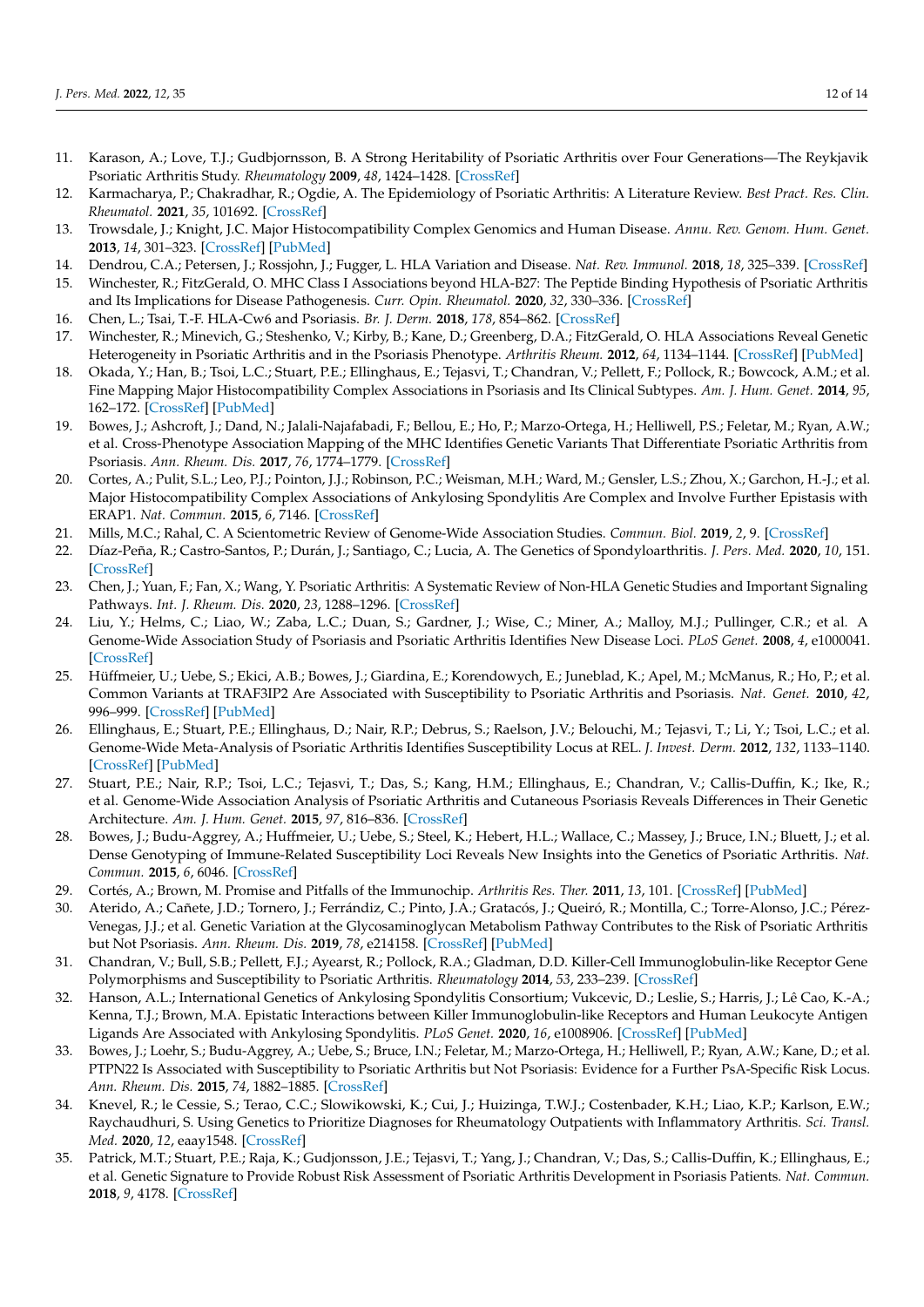- <span id="page-12-0"></span>36. O'Rielly, D.D.; Rahman, P. Clinical and Molecular Significance of Genetic Loci Associated with Psoriatic Arthritis. *Best Pract. Res. Clin. Rheumatol.* **2021**, *35*, 101691. [\[CrossRef\]](http://doi.org/10.1016/j.berh.2021.101691)
- <span id="page-12-1"></span>37. Furrow, R.E.; Christiansen, F.B.; Feldman, M.W. Environment-Sensitive Epigenetics and the Heritability of Complex Diseases. *Genetics* **2011**, *189*, 1377–1387. [\[CrossRef\]](http://doi.org/10.1534/genetics.111.131912) [\[PubMed\]](http://www.ncbi.nlm.nih.gov/pubmed/21968193)
- <span id="page-12-2"></span>38. Zhang, L.; Lu, Q.; Chang, C. Epigenetics in Health and Disease. *Adv. Exp. Med. Biol.* **2020**, *1253*, 3–55. [\[CrossRef\]](http://doi.org/10.1007/978-981-15-3449-2_1)
- <span id="page-12-3"></span>39. Fogel, O.; Richard-Miceli, C.; Tost, J. Epigenetic Changes in Chronic Inflammatory Diseases. *Adv. Protein Chem. Struct. Biol.* **2017**, *106*, 139–189. [\[CrossRef\]](http://doi.org/10.1016/bs.apcsb.2016.09.003) [\[PubMed\]](http://www.ncbi.nlm.nih.gov/pubmed/28057210)
- <span id="page-12-4"></span>40. Zhao, M.; Liang, G.; Wu, X.; Wang, S.; Zhang, P.; Su, Y.; Yin, H.; Tan, Y.; Zhang, J.; Lu, Q. Abnormal Epigenetic Modifications in Peripheral Blood Mononuclear Cells from Patients with Alopecia Areata. *Br. J. Derm.* **2012**, *166*, 226–273. [\[CrossRef\]](http://doi.org/10.1111/j.1365-2133.2011.10646.x)
- <span id="page-12-5"></span>41. Mervis, J.S.; McGee, J.S. Epigenetic Therapy and Dermatologic Disease: Moving beyond CTCL. *J. Dermatol. Treat.* **2019**, *30*, 68–73. [\[CrossRef\]](http://doi.org/10.1080/09546634.2018.1473550) [\[PubMed\]](http://www.ncbi.nlm.nih.gov/pubmed/29726727)
- <span id="page-12-6"></span>42. Pedersen, O.B.; Svendsen, A.J.; Ejstrup, L.; Skytthe, A.; Junker, P. On the Heritability of Psoriatic Arthritis. Disease Concordance among Monozygotic and Dizygotic Twins. *Ann. Rheum. Dis.* **2008**, *67*, 1417–1421. [\[CrossRef\]](http://doi.org/10.1136/ard.2007.078428)
- <span id="page-12-7"></span>43. Burden, A.D.; Javed, S.; Bailey, M.; Hodgins, M.; Connor, M.; Tillman, D. Genetics of Psoriasis: Paternal Inheritance and a Locus on Chromosome 6p. *J. Invest. Derm.* **1998**, *110*, 958–960. [\[CrossRef\]](http://doi.org/10.1046/j.1523-1747.1998.00213.x)
- 44. Rahman, P.; Gladman, D.D.; Schentag, C.T.; Petronis, A. Excessive Paternal Transmission in Psoriatic Arthritis. *Arthritis Rheum.* **1999**, *42*, 1228–1231. [\[CrossRef\]](http://doi.org/10.1002/1529-0131(199906)42:6<1228::AID-ANR20>3.0.CO;2-3)
- <span id="page-12-8"></span>45. Pollock, R.A.; Thavaneswaran, A.; Pellett, F.; Chandran, V.; Petronis, A.; Rahman, P.; Gladman, D.D. Further Evidence Supporting a Parent-of-Origin Effect in Psoriatic Disease. *Arthritis Care Res.* **2015**, *67*, 1586–1590. [\[CrossRef\]](http://doi.org/10.1002/acr.22625)
- <span id="page-12-9"></span>46. Horsthemke, B. Epimutations in Human Disease. *Curr. Top. Microbiol. Immunol.* **2006**, *310*, 45–59. [\[CrossRef\]](http://doi.org/10.1007/3-540-31181-5_4) [\[PubMed\]](http://www.ncbi.nlm.nih.gov/pubmed/16909906)
- <span id="page-12-10"></span>47. Oey, H.; Whitelaw, E. On the Meaning of the Word "Epimutation". *Trends Genet.* **2014**, *30*, 519–520. [\[CrossRef\]](http://doi.org/10.1016/j.tig.2014.08.005)
- <span id="page-12-11"></span>48. Kim, Y.I.; Logan, J.W.; Mason, J.B.; Roubenoff, R. DNA Hypomethylation in Inflammatory Arthritis: Reversal with Methotrexate. *J. Lab. Clin. Med.* **1996**, *128*, 165–172. [\[CrossRef\]](http://doi.org/10.1016/S0022-2143(96)90008-6)
- <span id="page-12-12"></span>49. Zhang, P.; Su, Y.; Chen, H.; Zhao, M.; Lu, Q. Abnormal DNA Methylation in Skin Lesions and PBMCs of Patients with Psoriasis Vulgaris. *J. Derm. Sci.* **2010**, *60*, 40–42. [\[CrossRef\]](http://doi.org/10.1016/j.jdermsci.2010.07.011)
- <span id="page-12-13"></span>50. Zhang, Y.; Zhao, M.; Sawalha, A.H.; Richardson, B.; Lu, Q. Impaired DNA Methylation and Its Mechanisms in CD4+T Cells of Systemic Lupus Erythematosus. *J. Autoimmun.* **2013**, *41*, 92–99. [\[CrossRef\]](http://doi.org/10.1016/j.jaut.2013.01.005) [\[PubMed\]](http://www.ncbi.nlm.nih.gov/pubmed/23340289)
- <span id="page-12-14"></span>51. De Andres, M.C.; Perez-Pampin, E.; Calaza, M.; Santaclara, F.J.; Ortea, I.; Gomez-Reino, J.J.; Gonzalez, A. Assessment of Global DNA Methylation in Peripheral Blood Cell Subpopulations of Early Rheumatoid Arthritis before and after Methotrexate. *Arthritis Res.* **2015**, *17*, 233. [\[CrossRef\]](http://doi.org/10.1186/s13075-015-0748-5) [\[PubMed\]](http://www.ncbi.nlm.nih.gov/pubmed/26330155)
- <span id="page-12-15"></span>52. Pollock, R.A.; Zaman, L.; Chandran, V.; Gladman, D.D. Epigenome-Wide Analysis of Sperm Cells Identifies IL22 as a Possible Germ Line Risk Locus for Psoriatic Arthritis. *PLoS ONE* **2019**, *14*, e0212043. [\[CrossRef\]](http://doi.org/10.1371/journal.pone.0212043)
- <span id="page-12-16"></span>53. O'Rielly, D.D.; Pollock, R.; Zhang, Y.; Al-Ghanim, N.; Yazdani, R.; Hamilton, S.; Bricknell, R.; Chandran, V.; Ardern, R.; Gladman, D.D.; et al. Epigenetic Studies in Maternally versus Paternally Transmitted Psoriatic Disease. *Ann. Rheum. Dis.* **2014**, *73*, 856. [\[CrossRef\]](http://doi.org/10.1136/annrheumdis-2014-eular.3309)
- <span id="page-12-17"></span>54. Ovejero-Benito, M.C.; Reolid, A.; Sánchez-Jiménez, P.; Saiz-Rodríguez, M.; Muñoz-Aceituno, E.; Llamas-Velasco, M.; Martín-Vilchez, S.; Cabaleiro, T.; Román, M.; Ochoa, D.; et al. Histone Modifications Associated with Biological Drug Response in Moderate-to-Severe Psoriasis. *Exp. Derm.* **2018**, *27*, 1361–1371. [\[CrossRef\]](http://doi.org/10.1111/exd.13790) [\[PubMed\]](http://www.ncbi.nlm.nih.gov/pubmed/30260532)
- <span id="page-12-18"></span>55. Orecchia, A.; Scarponi, C.; Di Felice, F.; Cesarini, E.; Avitabile, S.; Mai, A.; Mauro, M.L.; Sirri, V.; Zambruno, G.; Albanesi, C.; et al. Sirtinol Treatment Reduces Inflammation in Human Dermal Microvascular Endothelial Cells. *PLoS ONE* **2011**, *6*, e24307. [\[CrossRef\]](http://doi.org/10.1371/annotation/0174b439-c62b-42e8-a420-3defbfe5c8e9)
- <span id="page-12-19"></span>56. Lin, S.-H.; Ho, J.-C.; Li, S.-C.; Chen, J.-F.; Hsiao, C.-C.; Lee, C.-H. MiR-146a-5p Expression in Peripheral CD14<sup>+</sup> Monocytes from Patients with Psoriatic Arthritis Induces Osteoclast Activation, Bone Resorption, and Correlates with Clinical Response. *J. Clin. Med.* **2019**, *8*, 110. [\[CrossRef\]](http://doi.org/10.3390/jcm8010110)
- <span id="page-12-20"></span>57. Lin, S.-H.; Ho, J.-C.; Li, S.-C.; Cheng, Y.-W.; Yang, Y.-C.; Chen, J.-F.; Hsu, C.-Y.; Nakano, T.; Wang, F.-S.; Yang, M.-Y.; et al. Upregulation of MiR-941 in Circulating CD14<sup>+</sup> Monocytes Enhances Osteoclast Activation via WNT16 Inhibition in Patients with Psoriatic Arthritis. *Int. J. Mol. Sci.* **2020**, *21*, 4301. [\[CrossRef\]](http://doi.org/10.3390/ijms21124301)
- <span id="page-12-21"></span>58. Pelosi, A.; Lunardi, C.; Fiore, P.F.; Tinazzi, E.; Patuzzo, G.; Argentino, G.; Moretta, F.; Puccetti, A.; Dolcino, M. MicroRNA Expression Profiling in Psoriatic Arthritis. *Biomed. Res. Int.* **2018**, *2018*, 7305380. [\[CrossRef\]](http://doi.org/10.1155/2018/7305380) [\[PubMed\]](http://www.ncbi.nlm.nih.gov/pubmed/29850558)
- <span id="page-12-22"></span>59. Hedrich, C.M.; Tsokos, G.C. Epigenetic Mechanisms in Systemic Lupus Erythematosus and Other Autoimmune Diseases. *Trends Mol. Med.* **2011**, *17*, 714–724. [\[CrossRef\]](http://doi.org/10.1016/j.molmed.2011.07.005)
- <span id="page-12-23"></span>60. Tessarz, P.; Kouzarides, T. Histone Core Modifications Regulating Nucleosome Structure and Dynamics. *Nat. Rev. Mol. Cell Biol.* **2014**, *15*, 703–708. [\[CrossRef\]](http://doi.org/10.1038/nrm3890)
- <span id="page-12-24"></span>61. Mendes, K.L.; de Farias Lelis, D.; Santos, S.H.S. Nuclear Sirtuins and Inflammatory Signaling Pathways. *Cytokine Growth Factor Rev.* **2017**, *38*, 98–105. [\[CrossRef\]](http://doi.org/10.1016/j.cytogfr.2017.11.001)
- <span id="page-12-25"></span>62. Hu, Q.; Sun, Y.; Li, Y.; Shi, H.; Teng, J.; Liu, H.; Cheng, X.; Ye, J.; Su, Y.; Yin, Y.; et al. Anti-SIRT1 Autoantibody Is Elevated in Ankylosing Spondylitis: A Potential Disease Biomarker. *BMC Immunol.* **2018**, *19*, 38. [\[CrossRef\]](http://doi.org/10.1186/s12865-018-0280-x) [\[PubMed\]](http://www.ncbi.nlm.nih.gov/pubmed/30558548)
- <span id="page-12-26"></span>63. Saliminejad, K.; Khorram Khorshid, H.R.; Soleymani Fard, S.; Ghaffari, S.H. An Overview of MicroRNAs: Biology, Functions, Therapeutics, and Analysis Methods. *J. Cell Physiol.* **2019**, *234*, 5451–5465. [\[CrossRef\]](http://doi.org/10.1002/jcp.27486)